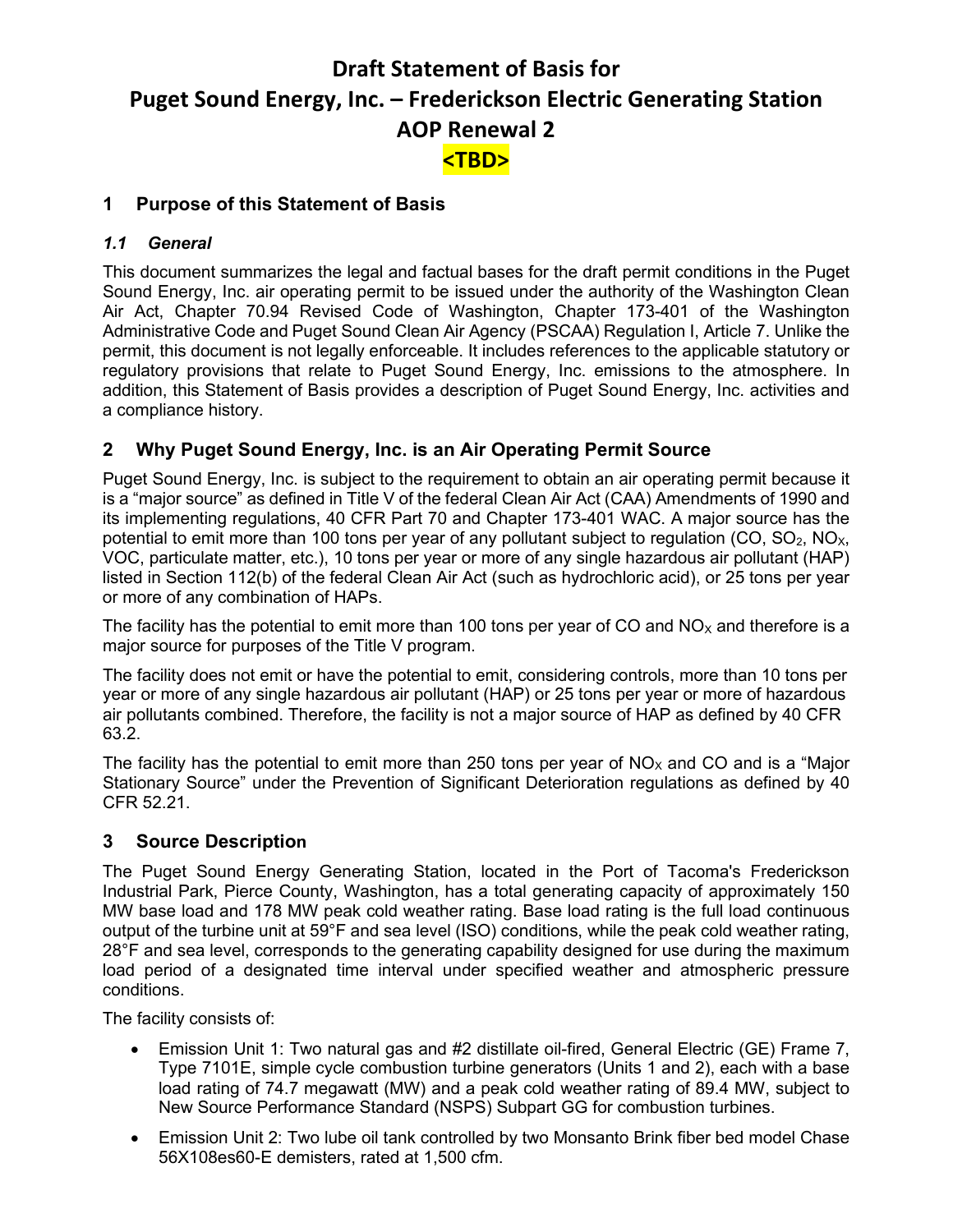- Emission Unit 3: A Caterpillar 3516B, 2,876 brake horsepower, black start compression ignition reciprocating internal combustion engine (RICE) firing ultra-low sulfur diesel, but is allowed to burn fuel with sulfur up to 0.5% wt sulfur The engine, is used to start the combustion turbines.
- Emission Unit 4: One 4,468,100 gallon above ground, steel fixed roof storage tank holding ultra low sulfur diesel. This tank has no emission unit specific applicable requirements and is covered by the facility-wide requirements. The diesel in this tank is used to fire the gas turbines if PSE is unable to, or chooses to, not use natural gas. The diesel fuel does not meet the definition of "emergency fuel" in the NSPS because it is used at other times other than emergencies.
- Other equipment at the facility that are considered insignificant emission units or do not emit air pollutants:
	- $\circ$  A water treatment system (water injection for NO<sub>x</sub> control)
	- o An electrical substation

#### **4 Permitting History**

#### *4.1 New Source Review Permitting for the Facility*

Prevention of Significant Deterioration (PSD) permit PSD-X80-17 for the construction of the two GE Model PG7101E gas turbines was issued by EPA Region 10 September 25, 1980.

Order of Approval No. 2063 (superseded) was issued on August 25, 1980 for the installation of two GE Model PG7101E gas turbines (794 MMBtu/hr each). These turbines are also identified as Frame 7, Type 7101E, or GE Frame 7, or 7E, all referring to the same type of turbine.There is also one 4.2 million gallon diesel fuel storage tank (this tank was later determined to be 4.4681 million gallons which does not change the applicability of any rules). The Agency issued this NOC approval with no emission unit-specific approval conditions. Order of Approval No. 2063 was superseded and canceled by Order of Approval No. 6554.

Order of Approval No. 6461 was issued on April 25, 1996 for the installation of two Monsanto Brink Fiber Bed Model BK Chase 56X108ES60-3 lube oil mist eliminators (1,500 cfm each) to control emissions from the lube oil tanks. The Order of Approval includes particulate matter and opacity emission limits.

Order of Approval No. 6554 (superseded) was issued on July 9, 1996 to modify the operating hours of the gas turbines to match the limit in Prevention of Significant Deterioration Permit No. PSD-X80- 17. This Order was superseded and canceled by Order of Approval No. 6860.

Order of Approval No. 6860 was issued on August 22, 1997 to incorporate the emission limits from Prevention of Significant Deterioration Permit No. PSD-X80-17.

Order of Approval No. 8436 was issued on October 9, 2002 for the installation of GE Breech-Load Fuel/Water Nozzles rated at 84 gpm of water as control equipment for the existing turbines.

#### *4.2 Regulatory Orders Issued to the Facility*

No regulatory orders have been issued to the facility.

#### *4.3 Operating Permit Issuance and Renewal*

#### *4.3.1 Issuance of Original Permit*

An air operating permit application was received by the Agency from Puget Sound Energy, Inc. on June 7, 1995 pursuant to WAC 173-401-500(3). The application was determined to be complete on July 28, 1995. The final permit was issued on March 21, 2000.

#### *4.3.2 Renewal 1*

On February 17, 2004, Puget Sound Energy, Inc. submitted an air operating permit renewal application. This was received on time with more than one year remaining on the active permit,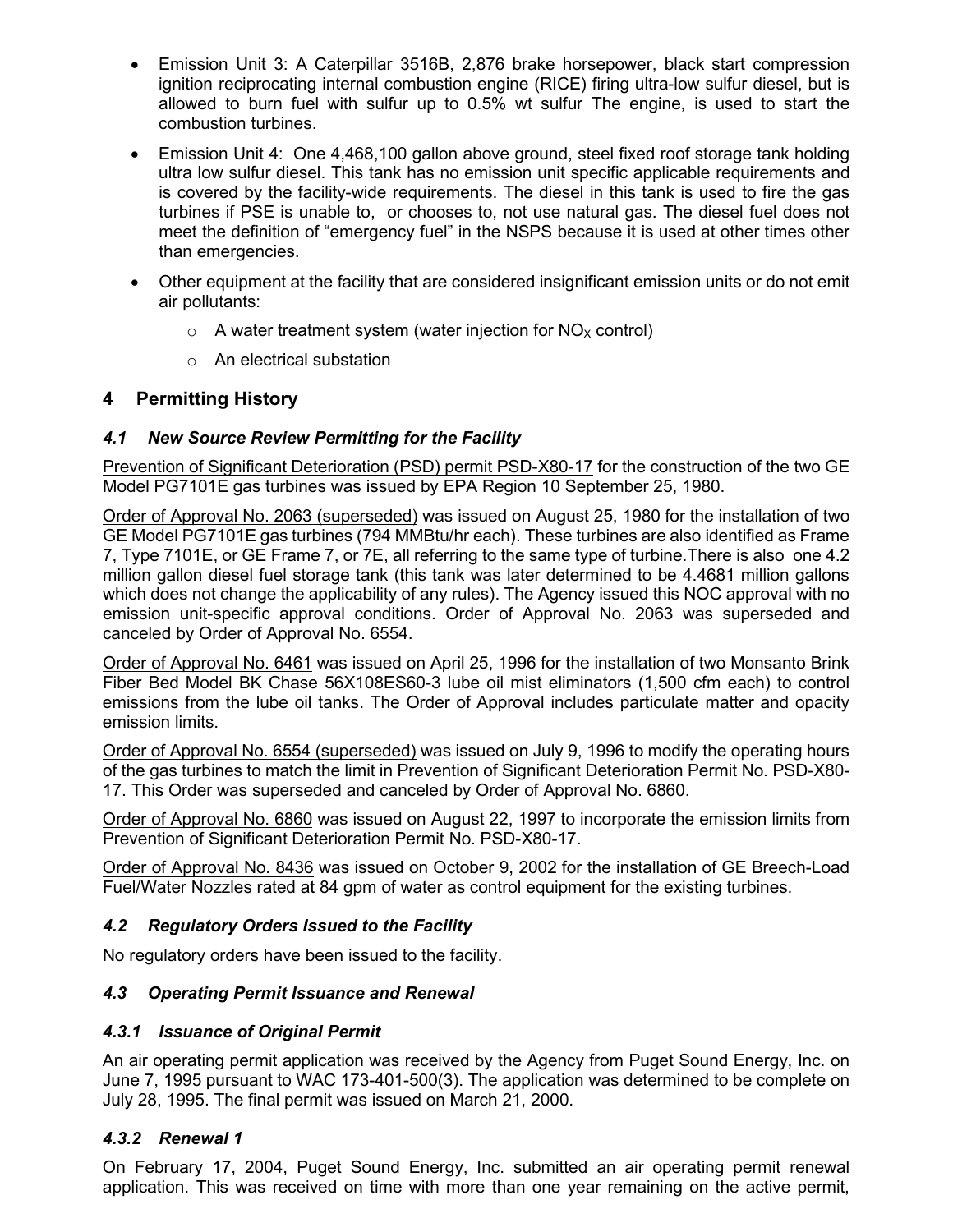which expired on March 21, 2005. On April 17, 2004, the Agency sent a letter to Puget Sound Energy, Inc. indicating that the renewal application had been found to be complete. The final permit was issued on May 15, 2007.

### *4.3.3 Renewal 2*

On April 22, 2011, Puget Sound Energy, Inc. submitted an air operating permit renewal application. This was received on time with more than one year remaining on the active permit, which expired on May 15, 2012. On May 6, 2011, the Agency sent a letter to Puget Sound Energy, Inc. indicating that the renewal application had been found to be complete. In accordance with WAC 173-401-640, Puget Sound Energy, Inc. operated under the authority of their permit shield from May 15, 2012, until the Agency issued this renewal of the operating permit.

#### *4.3.4 Administrative Amendment 1*

On November 17, 2008, the Agency received a request from Puget Sound Energy, Inc. to change the Responsible Official listed on the AOP to L.E. Odom. Administrative Amendment 1 to make this change was issued on February 18, 2009.

#### *4.3.5 Administrative Amendment 2*

On March 25, 2011, the Agency received a request from Puget Sound Energy, Inc. to change the Responsible Official listed on the AOP to Wayne Gould. Administrative Amendment 2 to make this change was issued on April 4, 2011.

#### *4.3.6 Administrative Amendment 3*

On January 9, 2013, the Agency received a request from Puget Sound Energy, Inc. to change the Responsible Official listed on the AOP to Ed Odom. Administrative Amendment 3 to make this change was issued on March 12, 2013.

#### *4.3.7 Administrative Amendment 4*

On November 6, 2018, the Agency received a request from Puget Sound Energy, Inc. to change the Responsible Official listed on the AOP to Charlie Sziebert. Administrative Amendment 4 to make this change was issued on November 28, 2018.

#### **5 Compliance History**

Onsite inspections for the Puget Sound Energy, Inc. Frederickson facility since the last permit renewal were conducted on the following dates:

- January 29, 2008
- March 11, 2008
- February 17, 2009
- October 12, 2009
- October 8, 2010
- November 9, 2011
- November 19, 2012
- October 2, 2013
- March 9, 2015
- May 11, 2016
- May 3, 2017
- May 14, 2018
- June 6, 2019
- January 21, 2022

Additional inspections of the facility were conducted via telephone, due to the COVID-19 measures to protect agency and PSE staff. These occurred on:

- August 4, 2020
- June 22, 2021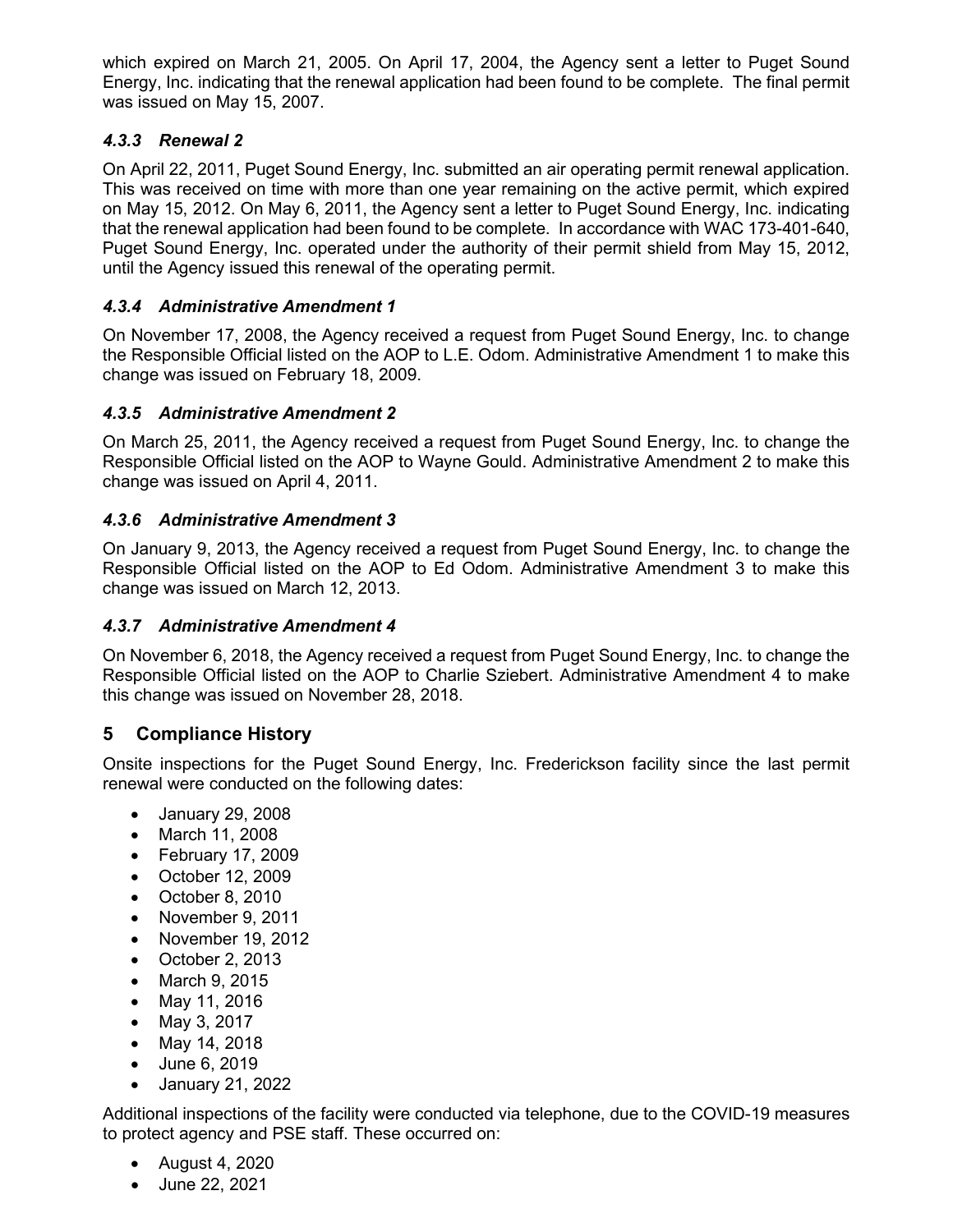The facility is required to perform a stack test for NOx every five years. The last two tests were performed in 2013 and 2018. They were in compliance with the NOx limits and there were no concerns with the tests.

The Agency has not issued any written warnings or Notices of Violation for the facility since the previous permit was issued. In addition, the Agency has not received any complaints for the facility during the period.

## **6 Emission Inventory**

The table below summarizes Puget Sound Energy, Inc.'s primary air emissions for the most recent available 5 years. Emission inventories are estimates of actual emissions from the facility developed by Puget Sound Energy, Inc. and submitted to the Agency annually. Emissions at this facility come primarily from the operation of the two gas turbines. Emissions will vary from year to year depending on the type and quantity of fuel combusted in each of the turbines.

|  |  |  | Table 1. Emission Inventory Summary (tons per year) |
|--|--|--|-----------------------------------------------------|
|--|--|--|-----------------------------------------------------|

| <b>Pollutant</b>                                                             | 2016* | 2017  | 2018  | 2019  | 2020   |
|------------------------------------------------------------------------------|-------|-------|-------|-------|--------|
| Carbon Monoxide (CO)                                                         |       | 12.56 | 13.21 | 19.89 | 7.049  |
| Nitrogen Oxides (NO <sub>x</sub> )                                           | 32.20 | 52.83 | 54.68 | 83.02 | 29.04  |
| Volatile Organic Compounds<br>(VOC)                                          |       | 0.43  | 0.91  | 1.39  | 0.4905 |
| Particulate Matter (less than 10<br>microns in diameter) (PM <sub>10</sub> ) |       | 2.76  | 2.90  | 4.37  | 1.547  |
| Sulfur Dioxide (SO <sub>2</sub> )                                            |       | 0.56  | 0.83  | 4.37  | 1.547  |

 $*$  For calendar year 2016, only NO<sub>x</sub> emissions were reported. Per PSCAA Regulation I, Section 7.09(a), emissions are only required to be reported if they exceed the thresholds in Section 7.09(a).

#### **7 Compliance Assurance Monitoring, NESHAP and NSPS Applicability Review**

#### *7.1 Compliance Assurance Monitoring*

The Compliance Assurance Monitoring (CAM) rule requires owners and operators to monitor the operation and maintenance of their control equipment, so they can evaluate the performance of their control devices and ensure they are working properly. The rule also requires that facilities report whether or not they are meeting established emission standards. If owners and operators of these facilities find that their control equipment is not working properly, the CAM rule requires them to take action to correct any malfunctions and to report such instances to the appropriate enforcement agency, PSCAA in this case. Additionally, the CAM rule provides some enforcement tools that allows environmental agencies to require facilities to respond appropriately to the monitoring results and ensure pollution control operations are as effective as represented by the facility.

The CAM rule applies at major sources with emission units that have control devices and emissions could exceed 100 tons per year if the control device was not operated. In accordance with 40 CFR Part 64, any emission unit that meets all three of the following criteria, and is not exempt under the CAM rule, requires a CAM Plan:

- The unit is subject to an emission limitation or standard for the applicable regulated air pollutant. [40 CFR 64.2(a)(1)]
- The unit uses a control device to achieve compliance with any such emission limitation or standard. [40 CFR 64.2(a)(2)]
- The unit has potential pre-control device emissions of the applicable pollutant of at least 100% of the major source amount. [40 CFR 64.2(a)(3)].

There are six main pieces of equipment regulated at the facility, two gas turbines with water injection for NOx control, two lube oil tanks with demisters, one black start engine and one diesel tank. The two turbines have been combined into one Emission Unit in the permit and the two lube oil tanks have also been combined into one Emission Unit. Only the stationary gas turbines have control devices (water injection) used to achieve compliance with an emission limitation on NOx. Potential pre-control  $NO<sub>x</sub>$  emissions from the turbines are greater than 100 tons per year, so the CAM rule applies to the stationary gas turbines. There are two different NOx limits in the permit, a limit from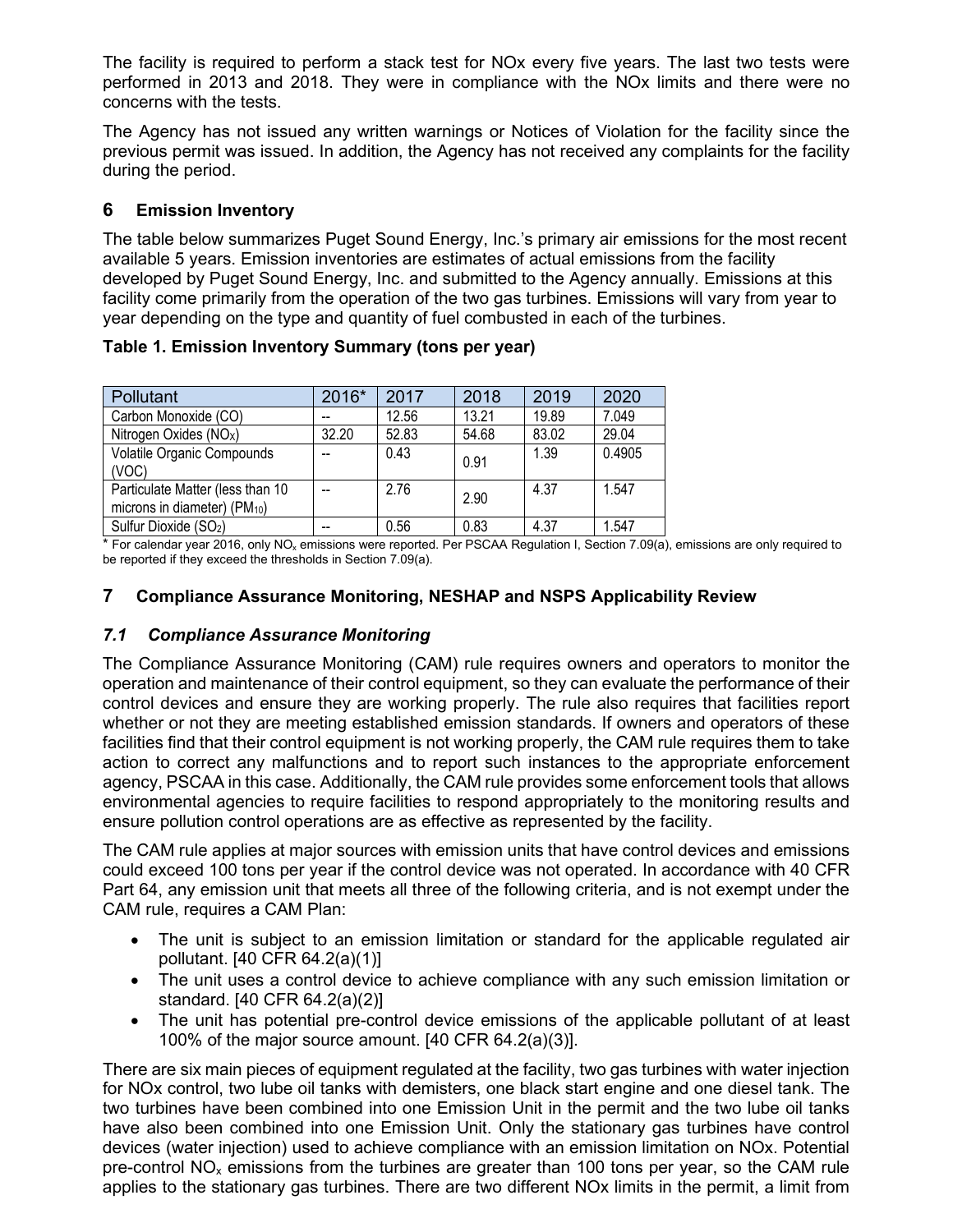40 CFR 60 Subpart GG and one resulting from a new source review permit. The limit from Subpart GG is exempt from CAM as the rule was modified after November 15, 1990. The limit from the New Source Review permit is subject to CAM. Although the potential to emit of carbon monoxide is greater than 100 tons per year, there are no control devices for this pollutant and CAM does not apply.

| EU ID and<br>Description                                                                                                           | <b>CAM</b><br>Regulated<br>Pollutant | Pre-<br>Control<br><b>PTE</b><br>Based<br>on worst<br>case fuel<br>(tpy) | Post-<br>Control<br><b>PTE</b><br>Based on<br>Permit<br>Limit (tpy) | Control<br>Device  | Emission<br>Limit                                                                                                                             | Compliance<br>Demonstration                                                                                                                                                                                  | Regulatory<br>Citation         |
|------------------------------------------------------------------------------------------------------------------------------------|--------------------------------------|--------------------------------------------------------------------------|---------------------------------------------------------------------|--------------------|-----------------------------------------------------------------------------------------------------------------------------------------------|--------------------------------------------------------------------------------------------------------------------------------------------------------------------------------------------------------------|--------------------------------|
| EU 1:<br>Two<br>simple<br>cycle gas<br>turbines<br>fired on<br>natural<br>gas and<br>distillate<br>fuel with<br>water<br>injection | <b>NO<sub>x</sub></b>                | 1,943                                                                    | 530                                                                 | Water<br>injection | 144<br>lb/hr/unit<br>on<br>natural<br>gas<br>and<br>246<br>lbs/hr/unit<br>on #2<br>fuel oil<br>530<br>tons/year<br>from<br>entire<br>facility | Monitoring of<br>actual water<br>injection rate<br>$(lb/sec)$ ,<br>required water<br>injection rate<br>$(lb/sec)$ ,<br>corresponding<br>actual and<br>required<br>water-to-fuel<br>ratios at each<br>turbine | 40 CFR<br>64.3 &<br>64.6(c)(1) |

A CAM plan for the stationary gas turbines was submitted with PSE's 2005 AOP renewal application. An updated CAM plan was submitted in 2011 as part of the 2012 renewal application. A second updated CAM plan was submitted in 2022 for this renewal. The Agency reviewed the 2022 plan and confirmed that the monitoring satisfies the requirements in 40 CFR 64.3. Based on the information in the plan, permit conditions in Section 2.A. specify the required monitoring in accordance with 40 CFR 70.6(a)(3)(i). PSE's 2022 CAM Plan is attached at the end of this Statement of Basis.

#### *7.2 For this permit renewal, the Agency has added CAM monitoring requirements to ensure all applicable requirements of CAM are in the permit. NESHAP Applicability*

As part of the renewal process, the Agency reviewed new federal National Emissions Standards for Hazardous Air Pollutants (NESHAPs) that might apply to this facility to determine applicability. Because the facility is not a major source of HAP, only area source NESHAPs could apply. The only NESHAP that applies is for Stationary Reciprocating Internal Combustion Engines (40 CFR 63 Subpart **ZZZZ**).

#### *7.2.1 NESHAP: Stationary Reciprocating Internal Combustion Engines (40 CFR 63 Subpart ZZZZ)*

The facility currently operates one diesel-fueled black start generator. The generator is subject to the Reciprocating Internal Combustion Engines (RICE) NESHAP and is considered an existing engine, since construction commenced before June 12, 2006 (constructed pre-2005 and moved to the site in 2005). Applicable requirements are listed in Section 2.B. of the operating permit. In accordance with 40 CFR 63.6645(a)(5), the initial notification and notification of compliance are not required for existing stationary RICE that are not subject to any numerical emission standards.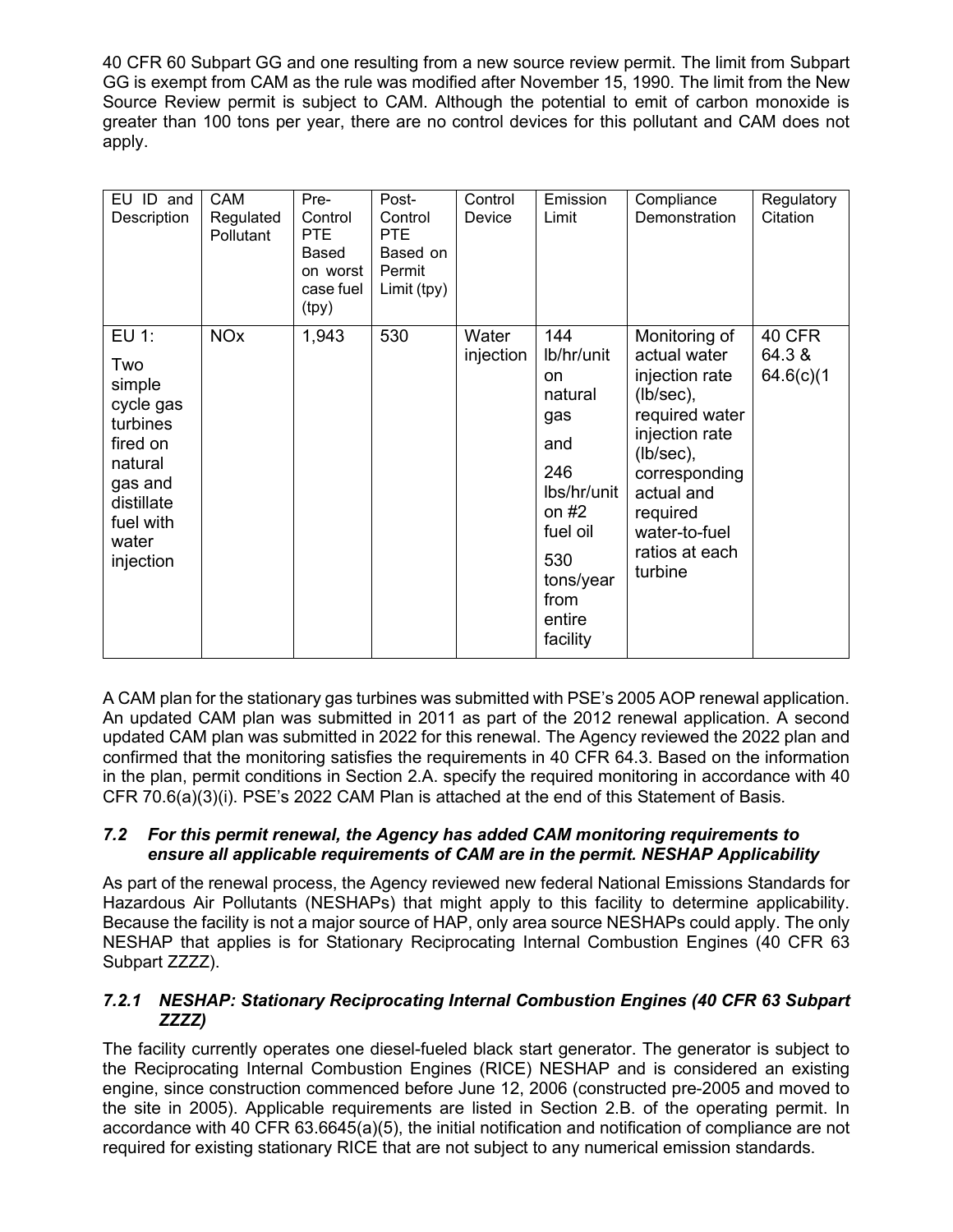#### *7.3 NSPS Applicability*

As part of the renewal process, the Agency reviewed new federal New Source Performance Standards (NSPS) finalized since the last renewal that might apply to this facility to determine applicability. No new NSPS apply, but a summary of previous NSPS reviews are included below:

## *7.3.1 Standards of Performance for Stationary Gas Turbines (40 CFR Part 60, Subpart GG)*

This NSPS applies to stationary gas turbines constructed after October 3, 1977 with a heat input rate equal to or greater than 10 MMBtu/hr. The stationary gas turbines in Emission Unit 1 were both constructed in 1981 and have a heat input rate of 794 MMBtu/hr each. As previously determined, NSPS Subpart GG applies to the stationary gas turbines. The permit contains requirements related to  $NO<sub>x</sub>$ ,  $SO<sub>2</sub>$  and other NSPS requirements in Section 2.

The NSPS requires the permittee to develop and keep on-site a parameter monitoring plan which explains the procedures used to document proper operation of the  $NO<sub>x</sub>$  emission controls. The facility has developed a parameter monitoring plan that has some overlap with the CAM Plan, but also requires additional documentation. The parameter monitoring plan is included as an attachment to this Statement of Basis. The water injection rates required for compliance are not specifically identified in the permit, however the Agency and the permittee can determine compliance at any time by reviewing the "Water Injection Curves", the actual water injection rates, and the actual fuel consumption (either liquid or gaseous fuel) and confirming the emission rates are below those required by the permit. The monitoring plan is attached to this Statement of Basis.

#### *7.3.2 Standards of Performance for Stationary Compression Ignition Internal Combustion Engines (40 CFR Part 60, Subpart IIII)*

The provisions of NSPS Subpart IIII apply to owners or operators of stationary compression ignition (CI) internal combustion engines (ICE) that commence construction after July 11, 2005 where the stationary CI ICE are manufactured after April 1, 2006 and are not fire pump engines or are manufactured after July 1, 2006 and are certified fire pump engines. The black start engine (Emission Unit 3) was manufactured before April 1, 2006, and as previously determined NSPS Subpart IIII does not apply.

#### *7.3.3 Standards of Performance for Stationary Combustion Turbines (40 CFR Part 60, Subpart KKKK)*

This NSPS applies to stationary combustion turbines constructed, modified, or reconstructed after February 18, 2005 with a heat input rate equal to or greater than 10 MMBtu/hr. The stationary gas turbines in Emission Unit 1 were both constructed in 1981 and have not been modified or reconstructed after February 18, 2005. As previously determined, NSPS Subpart KKKK does not apply to the stationary gas turbines.

#### **8 Explanation of Applicable Requirements Tables and Compliance Methods**

Applicable requirements are listed in several sections of this operating permit as outlined below. The permit only lists the requirements that PSCAA has determined to be within the scope of the definition of "applicable requirements" under the operating permit program. Puget Sound Energy, Inc. is legally responsible for complying with all applicable requirements of the operating permit as well as other requirements that do not fit the definition of "applicable requirements" found in Chapter 173-401 Washington Administrative Code (WAC). Some of the applicable requirements contain terms or monitoring, maintenance and recordkeeping conditions for which an explanation is included in this statement of basis. The specific requirements are listed below, along with any necessary explanations in monitoring, maintenance, and recordkeeping conditions.

Applicable requirements that are not ongoing are not included in the permit because they are not in effect during the term of the permit and are considered obsolete. However, these requirements are addressed later in this statement of basis.

A condition was added for each emission unit that has an active Order of Approval to include Condition 1 from each of the Orders. This condition states, "Approval is hereby granted as provided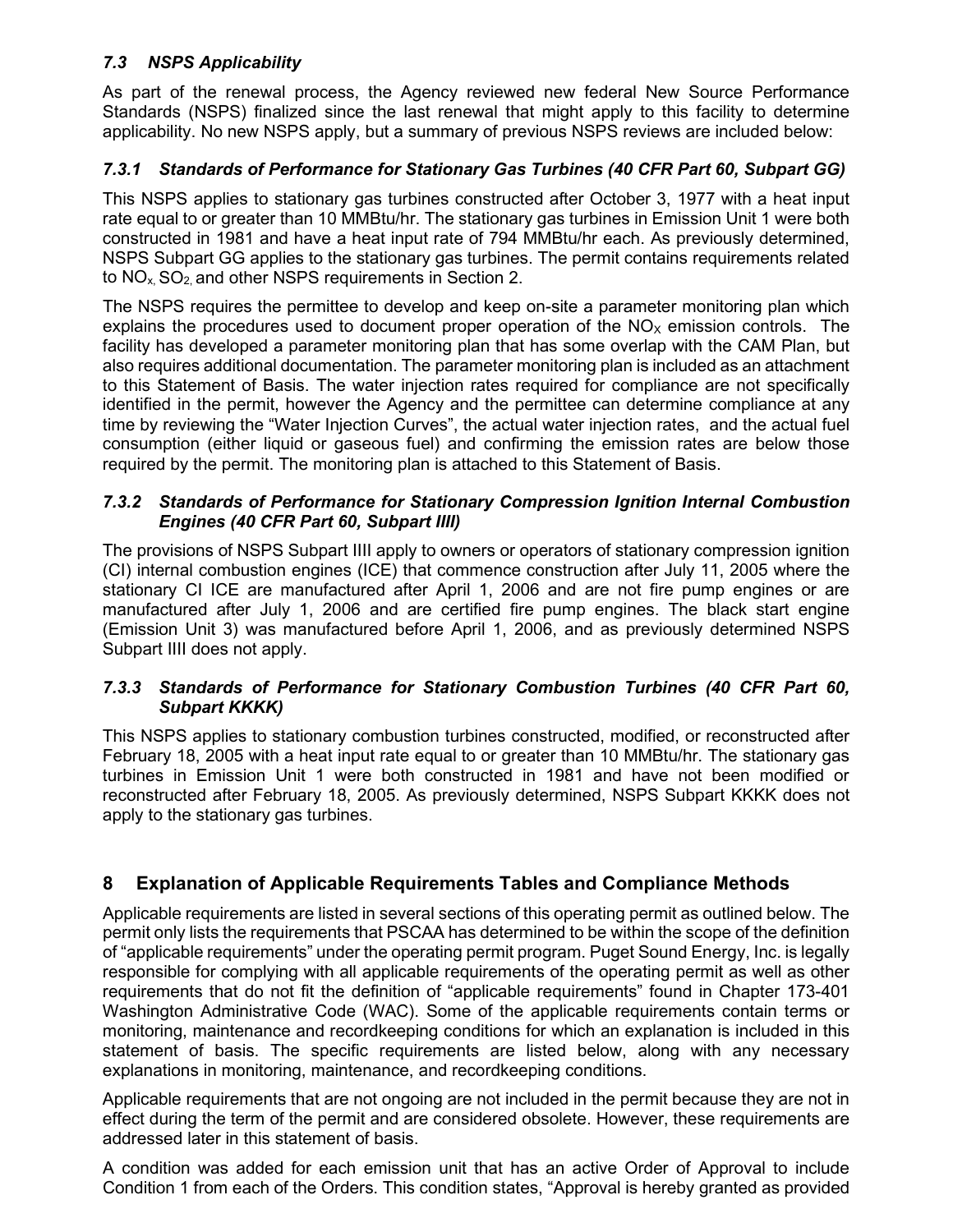in Article 6 of Regulation I of the Puget Sound Clean Air Agency to the applicant to install or establish the equipment, device or process described hereon at the installation address in accordance with the plans and specifications on file in the Engineering Division of PSAPCA." PSAPCA is understood to be the Puget Sound Clean Air Agency. This condition was added into the permit to make it clear that the facility is always required to install and establish only that which was approved by the Order of Approval. Any changes to anything that was included in the Notice of Construction and/or Order of Approval would need to go through the New Source Review process.

## *8.1 Requirement Tables*

Sections 1 and 2 of the permit have applicable requirements set up in tables. Section 1 contains the requirements that apply facility-wide to all the emission units regulated by this permit. These requirements also apply to emission units identified in Section 2 of the permit. If the compliance method for any requirement in Section 1 is more extensive for a specific emission unit, that requirement is repeated in Section 2 of the permit with the additional monitoring, maintenance and recordkeeping requirements.

The tables list the citation for the "applicable requirement" and the effective date in the second column. In some cases, the effective dates of the "Federally Enforceable" requirement and the "*State Only*" requirement are different because either the state (or local authority) has not submitted the regulation to the Environmental Protection Agency (EPA) for approval into the State Implementation Plan (SIP), or the state (or local authority) has submitted it and the EPA has not yet approved it. "*State Only*" effective dates are in italicized font and shall be understood to include the Washington Department of Ecology and PSCAA. When the EPA does approve the new requirement into the SIP, the old requirement will automatically be replaced and superseded by the new requirement. The new requirement will be enforceable by the EPA as well as PSCAA from the date that it is adopted into the SIP, and the old requirement will no longer be an applicable requirement.

The requirement tables in Sections 1 and 2 also contain a brief description of the applicable requirement. This description is not an enforceable condition. In the event of conflict or omission between the information contained in the brief description and the actual statute or regulation cited, the requirements and language of the actual statute or regulation cited shall govern. For more information regarding any of the requirements cited in the second column, refer to the actual requirements cited.

The "Compliance Method" listed in the tables refers to permit conditions below the tables that include monitoring, recordkeeping and reporting obligations the permittee must conduct to comply with the permit. Following the monitoring method is an enforceable requirement of this permit.

The "Reference Test Method" listed in the requirements table is the test method to be used when a source test is required to determine compliance. In some cases where the applicable requirement does not cite a test method, one has been added. If a reference test method is not listed with the requirement, this means a test method is not applicable to the requirement. Reference Test Methods included in the permit are listed in Section 7 of the permit and include the applicable averaging period.

#### **Changes to the AOP during the Renewal Process:**

A new table was added prior to Section 1 that gives a general description of the four emission units at the facility. The table is reproduced below and lists the emission units regulated under this permit located at the Puget Sound Energy, Frederickson Generating Station. The information in the table is for informational purposes only.

| <b>Description</b><br><b>Source</b> |                                                                                                          | <b>Install</b>                    | <b>ISO Ratings at Base Load</b> |                            |
|-------------------------------------|----------------------------------------------------------------------------------------------------------|-----------------------------------|---------------------------------|----------------------------|
|                                     |                                                                                                          | <b>Date</b><br><b>Natural Gas</b> |                                 | <b>No. 2 Diesel</b>        |
| <b>Emission Unit</b><br>No. 1       | General Electric (GE)<br>Frame 7, Type 7101E,<br>natural gas and distillate<br>oil-fired, water-injected | ~1980                             | 74.4 MW<br>capacity (each)      | 72.9 MW<br>capacity (each) |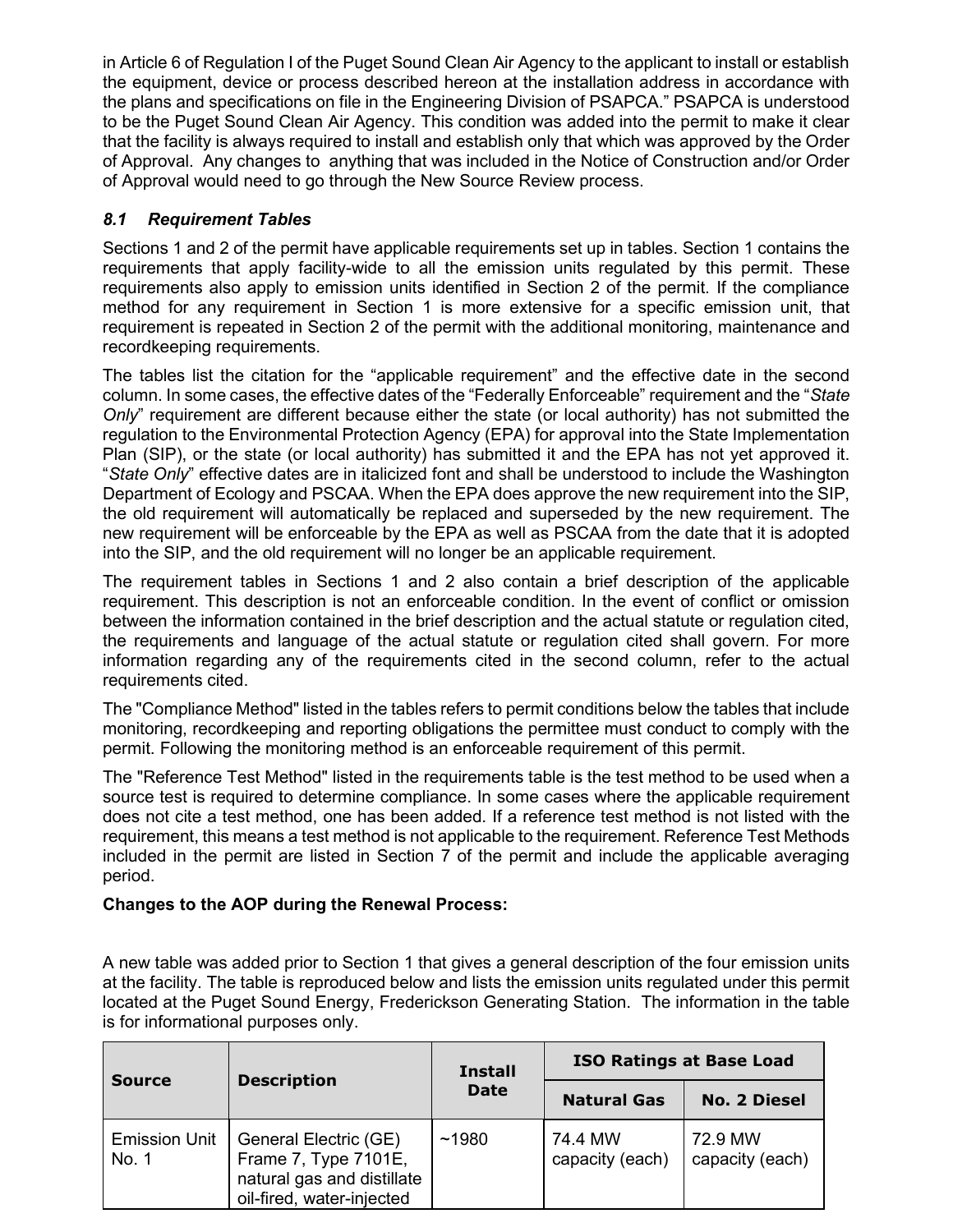| Turbines 1<br>and 2<br>(One stack<br>each unit)                                                                                 | simple-cycle<br>combustion turbine<br>generator                         |                              | 788 MMBtu/hr<br>heat input<br>(LHV) (each) | 780 MMBtu/hr<br>heat input<br>(LHV) (each) |
|---------------------------------------------------------------------------------------------------------------------------------|-------------------------------------------------------------------------|------------------------------|--------------------------------------------|--------------------------------------------|
| <b>Emission Unit</b><br>No. 2<br>Two oil mist<br>collection<br>systems for<br>Turbines 1<br>and $2$<br>(One stack<br>each unit) | Atmospheric ventilation<br>of the lube oil system                       | ~1980<br>Replaced in<br>1993 | --                                         |                                            |
| <b>Emission Unit</b><br>No. 3<br><b>Black Start</b><br>Generator                                                                | 2,876 HP diesel fired                                                   | 2005                         |                                            |                                            |
| <b>Emission Unit</b><br>No. 4<br><b>Diesel Fuel</b><br>Tank                                                                     | Steel tank with fixed<br>cone roof and capacity<br>of 4,468,100 gallons | 1981                         |                                            |                                            |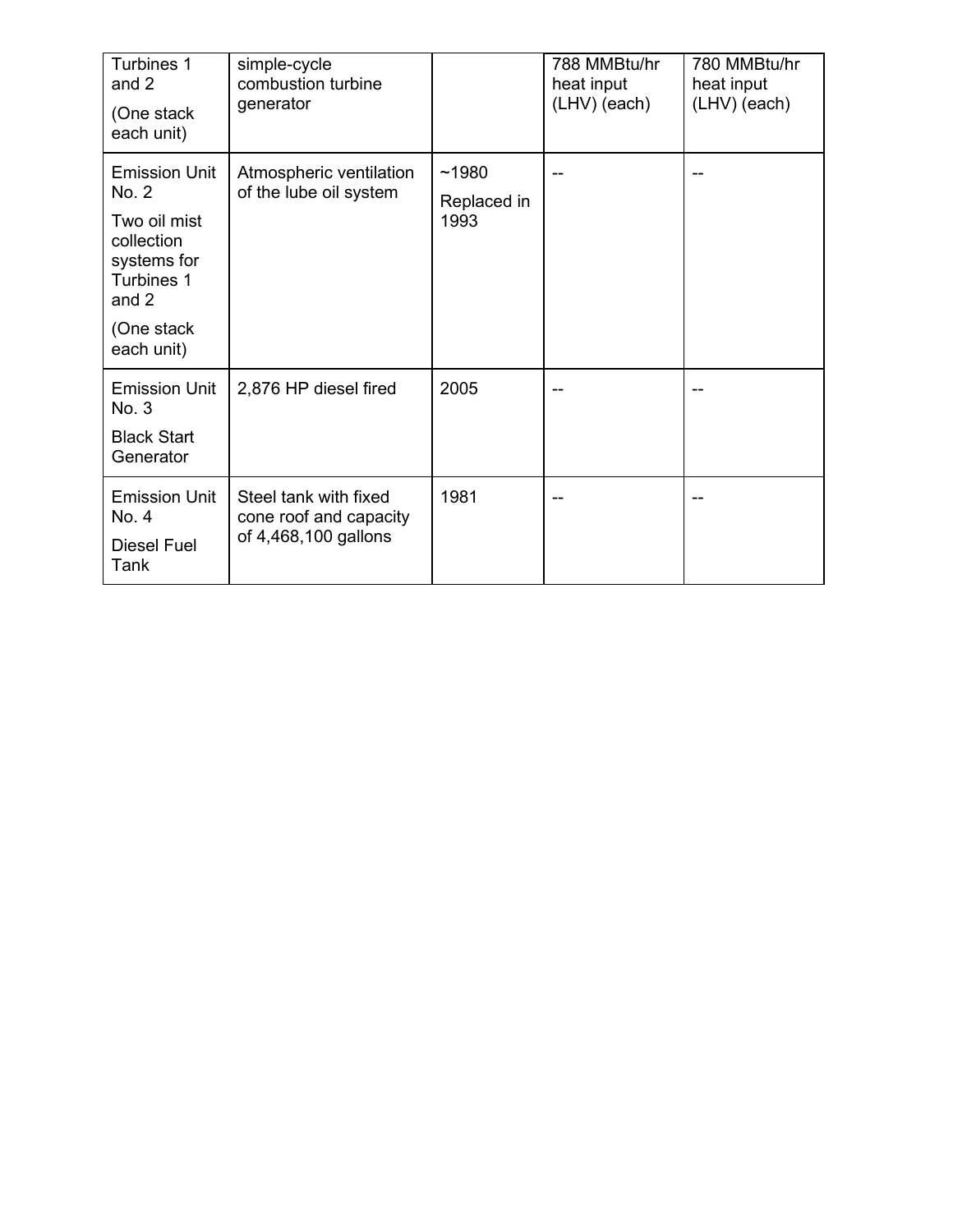The table includes the three emission units included in the previous permit and adds in a diesel tank that was not included previously. The tank is not exempt from being included in the Air Operating Permit nor is it an insignificant emission unit per the AOP rules. The only applicable requirements for the tank are those in Section 1 that apply facility-wide.

Sections 1 and 2 are reformatted in the AOP renewal so that all facility-wide requirements and the corresponding compliance methods are in Section 1, and the emission unit specific requirements and corresponding compliance methods are in Section 2. The intent was to make it easier to connect the applicable requirement and the compliance method.

In the previous AOP, some of the applicable requirements listed the effective date, and others listed the adoption date. For consistency, the AOP has been updated to list the effective date for all applicable requirements.

#### *8.2 Compliance Methods*

As noted above, compliance methods listed in the applicable requirements table are in permit conditions listed below the tables. The compliance methods include monitoring, recordkeeping and reporting obligations specific to the requirement that will be used by the permittee in determining if they are in continuous or intermittent compliance. In some cases where the applicable requirement has little or no ongoing monitoring requirements, monitoring has been added. This is called "gapfilling" and is authorized under WAC 173-401-615(1)(b).

Whenever PSCAA uses a "gap-filling" monitoring method, we determine the monitoring frequency using criteria contained in EPA's April 30, 1999 Draft *Periodic Monitoring Technical Reference Document*. We consider "the five criteria" in determining how often the facility should perform a monitoring activity: hourly, once per shift, daily, weekly, monthly, quarterly, annually, or once per five-year permitting period. The five criteria are initial compliance, margin of compliance (monitoring method designed so source will identify potential problems early and take action before a violation occurs), variability of process and emissions, environmental impacts of problems, and other technical considerations.

# **9 General Facility-wide Emission Limits and Requirements**

# *9.1 RACT Requirement (Condition 1.1)*

PSCAA Regulation I, Section 3.04 establishes reasonably available control technology (RACT) requirements. There is no monitoring required. Condition 6.19 of the permit specifies that in accordance with WAC 173-401-605(3), emission standards and other requirements contained in rules or regulatory orders in effect at the time of this operating permit renewal shall be considered RACT for purposes of permit renewal.

**Changes to the AOP during the Renewal Process:** WAC 173-400-040(1)(c), General Standards for Maximum Emissions – General Requirements, was replaced by PSCAA Regulation I, Section 3.04, Reasonably Available Control Technology, in the 4/22/20 approval of the SIP. This condition has been updated to list PSCAA Regulation I, Section 3.04 as the enforceable requirement.

#### *9.2 Opacity Standards (Condition 1.2)*

PSCAA Regulation I, Section 9.03, Emission of Air Contaminant: Visual Standard, prohibits more than 20 percent opacity for more than three minutes in an hour and applies to all stationary sources. The compliance method is included in Condition 1.14 and requires monthly inspections for visible emissions from all emission points at the facility during each month that the facility operates. The source must take corrective action or use the reference test method, Ecology Method 9A, to determine opacity if any visible emissions are noted. Based on a review of the facility activities, including compliance evaluations, the basis for monthly monitoring is still valid and the permit renewal retains the same monitoring requirements.

**Changes to the AOP during the Renewal Process:** The monitoring method and frequency for the opacity monitoring have not changed, but the recordkeeping requirements have been included in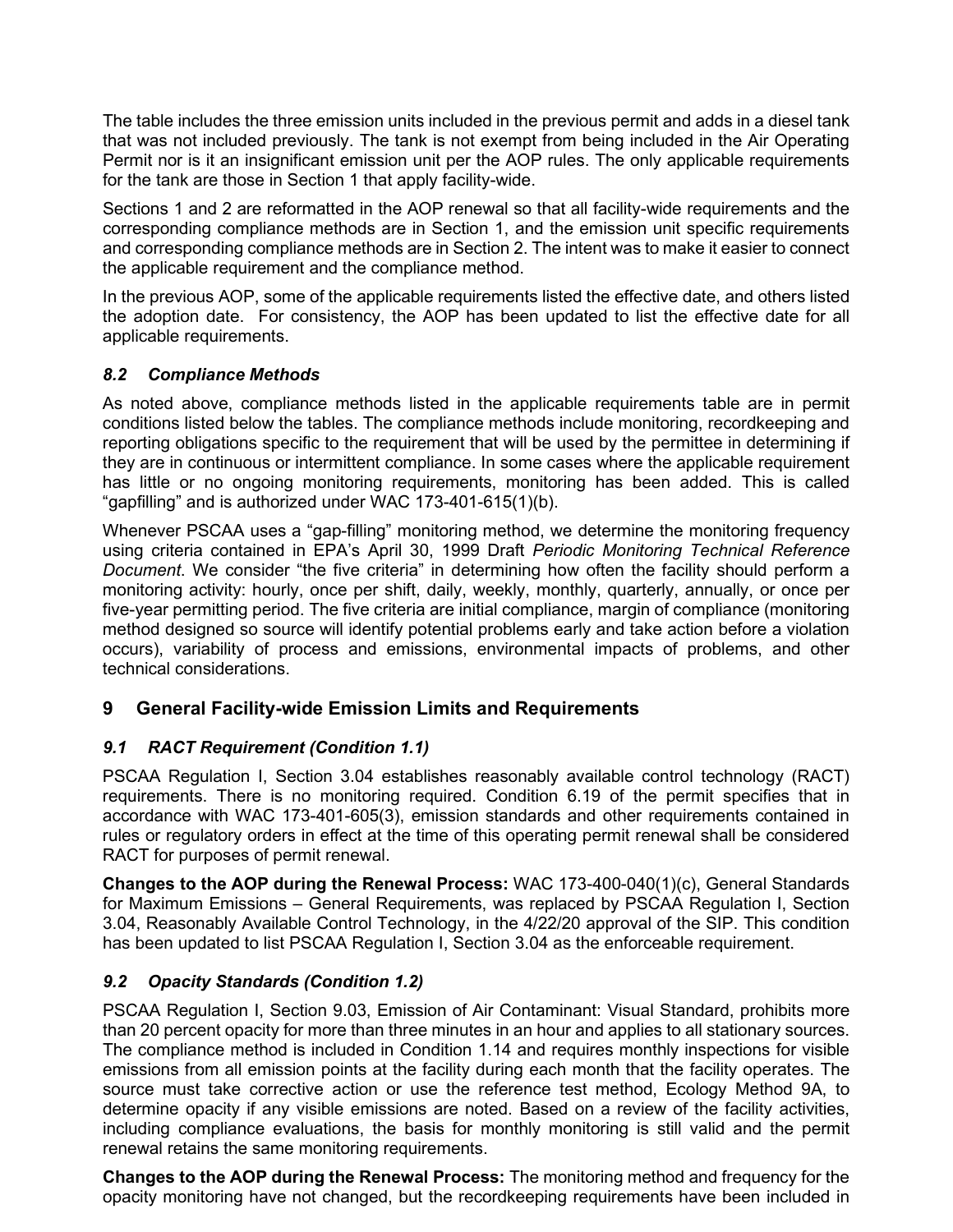the compliance method and language has been added to make it clear that failure to implement one of the response actions must be reported as a deviation.

The 9/20/93 version of WAC 173-400-040(1) was previously listed as an enforceable requirement for opacity standards. Changes to the state regulation caused WAC 173-400-040(1) to be renumbered as WAC 173-400-040(2). In the most recent SIP approved 4/22/2020, EPA has identified the 5/1/04 version of PSCAA Reg. I, Section 9.03 as applicable in the Agency's jurisdiction and replaces the WAC visual emission standard at 173-400-040

(2). WAC 173-400-040(1) was removed from the list of enforceable requirements.

# *9.3 PM Standards (Conditions 1.3 and 1.4)*

## *9.3.1 General Process Units*

PSCAA Regulation I, Section 9.09, Particulate Matter Emission Standards, limits particulate emissions to 0.05 grain per dry standard cubic foot (gr/dscf) from equipment used in a manufacturing process. The monitoring method in the AOP is based on the assumption that particulate emissions less than 0.05 gr/dscf usually do not generally result in visible emissions over 20 percent opacity. Therefore, the permit requires the same monitoring method at the same frequency as the opacity requirements in Condition 1.2. The emission units that are general process units are unlikely to generate particulate matter emissions above this grain loading standard if operating as permitted.

**Changes in the AOP Renewal:** The monitoring method and frequency still include the opacity monitoring from the previous permit, but an additional requirement was added, Condition 5.12 Investigations. This condition allows the Agency or the Department of Ecology to require a test to determine whether the emission units are complying with the standard.

In addition, the recordkeeping requirements have been included in the compliance method. Language has been added to make it clear that failure to implement any one of the response actions must be reported as a deviation.

WAC 173-400-060, Emission Standards for General Process Units, was replaced by PSCAA Regulation I, Section 9.09 in the 4/22/20 approval of the SIP, so WAC 173-400-060 has been removed as an enforceable requirement.

#### *9.3.2 Combustion Sources*

PSCAA Regulation I, Section 9.09, Particulate Matter Emission Standards, limits particulate emissions to 0.05 gr/dscf corrected to 7% oxygen from fuel burning equipment (i.e., equipment that produces hot air, hot water, steam, or other heated fluids by external combustion of fuel) combusting natural gas.

Aside from the combustion turbines that comprise Emission Unit 1, there are small (<5 MMBtu/hr) natural gas-fired hot water heaters, which have very low particulate matter emissions when maintained and operated in good working order and should not have visible emissions. Therefore, the Agency has determined that the same compliance method as is used for particulate matter standards for general process units is adequate – monthly opacity monitoring. The combustion turbines in Emission Unit 1 are subject to additional monitoring requirements.

**Changes in the AOP Renewal:** The particulate limit for combustion sources in PSCAA Regulation I, Section 9.09 was not listed as a separate requirement in the previous version of the AOP, so it was added.

The monitoring method and frequency have not changed, but the recordkeeping requirements have been included in the compliance method and language has been added to make it clear that failure to implement one of the response actions must be reported as a deviation.

WAC 173-400-050(1) and WAC 173-400-060 Emission Standards for Combustion and Incineration Units and Emission Standards for General Process Units, respectively, were replaced by PSCAA Regulation I, Section 9.09 in the 4/22/20 approval of the SIP, so WAC 173-400-050(1) has been removed as an enforceable requirement and WAC 173-400-060 is not an applicable requirement in the Agency's jurisdiction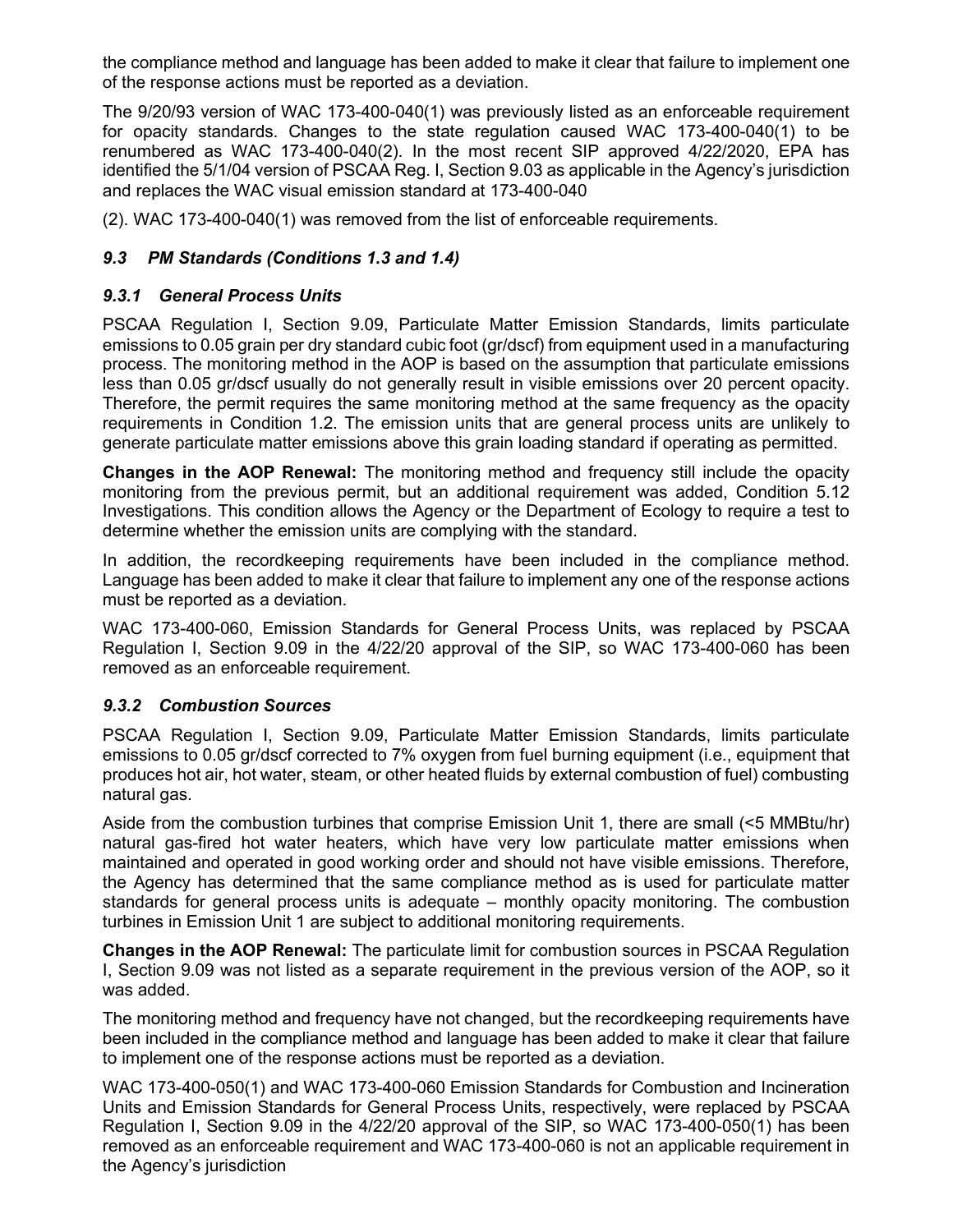# *9.4 Fugitive Emissions (Conditions 1.5 and 1.6)*

PSCAA Regulation I, Section 9.15, Fugitive Dust Control Measures, and WAC 173-400-040(4)(a), General Standards for Maximum Emissions – Fugitive Dust, both require reasonable precautions to minimize or prevent fugitive emissions. PSCAA's rule also describes specific examples of reasonable precautions. Quarterly facility-wide inspections and complaint response are sufficient to monitor for changes that would cause fugitive emissions or unexpected buildup of dust.

**Changes in the AOP Renewal:** The monitoring method and frequency have not changed, but the language has been updated to reflect the updated format. For facility-wide inspections, Puget Sound Energy, Inc. is required to examine/inspect the same elements as is currently required. For both the facility-wide inspections and complaint response, recordkeeping requirements have been included in the compliance methods and language has been added to make it clear failure to implement one of the response actions must be reported as a deviation.

The 9/20/93 version of WAC 173-400-040(8), General Standards for Maximum Emissions – Fugitive Dust Sources, was previously listed as an enforceable requirement for fugitive dust emissions standards. Changes to the state regulation caused WAC 173-400-040(8) to be renumbered as WAC 173-400-040(9). WAC 173-400-040(9)(a) was replaced by PSCAA Regulation I, Section 9.15 in the 4/22/20 approval of the SIP, so the 9/20/93 version of WAC 173-400-040(8) has been removed as an enforceable requirement.

# *9.5 Other Standards (Conditions 1.7 through 1.9)*

PSCAA Regulation I, Section 9.11, Emission of Air Contaminant: Detriment to Person or Property, and WAC 173-400-040(5), General Standards for Maximum Emissions – Odors, are similar requirements that address emissions that may be environmentally detrimental or cause a nuisance. The monitoring method is based on responding to complaints and quarterly general inspections of the facility to identify any emissions that are likely to be injurious to human health, plant or animal life, or property, or that unreasonably interfere with enjoyment of life and property. Receiving complaints does not necessarily mean Puget Sound Energy, Inc. is in violation of this requirement, but Puget Sound Energy, Inc. has a responsibility to investigate complaints and take corrective action if necessary. PSCAA has not noted nor has PSCAA received complaints about Puget Sound Energy, Inc. causing emissions that are likely to be injurious to health, plant or animal life, or property or that unreasonably interferes with enjoyment of life and property. Puget Sound Energy, Inc. does not handle or process material that is likely to cause fugitive dust emissions.

The Agency has determined that the as-needed complaint response and the quarterly facility-wide inspections required in Condition 1.15 of the permit are sufficient to monitor for changes that would cause nuisance emissions.

**Changes in the AOP Renewal:** The requirements in WAC 173-400-040(3), General Standards for Maximum Emissions – Fallout, is a state-only requirement and is not federally enforceable as it regulates emissions which EPA does not regulate. The rule specifies that Puget Sound Energy, Inc. shall not deposit particulate matter beyond the property boundary in sufficient quantity to interfere unreasonably with the use and enjoyment of property have been included as a separate requirement. The monitoring method and frequency have not changed, but the language has been updated to reflect the updated format. For facility-wide inspections, Puget Sound Energy, Inc. is required to examine/inspect the same elements as is currently required. For both the facility-wide inspections and complaint response, recordkeeping requirements have been included in the compliance methods and language has been added to make it clear that failure to implement one of the response actions must be reported as a deviation.

The 9/20/93 version of WAC 173-400-040(5) was previously listed as an enforceable requirement for nuisance standards. Changes to the state regulation caused WAC 173-400-040(5) to be renumbered as WAC 173-400-040(6). WAC 173-400-040(6) was replaced by PSCAA Regulation I, Section 9.11(a) in the 4/22/20 approval of the SIP, so the 9/20/93 version of WAC 173-400-040(5) has been removed as an enforceable requirement.

#### *9.6 SO2 Standard (Condition 1.10)*

PSCAA Regulation I, Section 9.07, Sulfur Dioxide Emission Standard, limits sulfur dioxide emissions to 1,000 ppmvd (corrected to 7% oxygen for fuel burning equipment).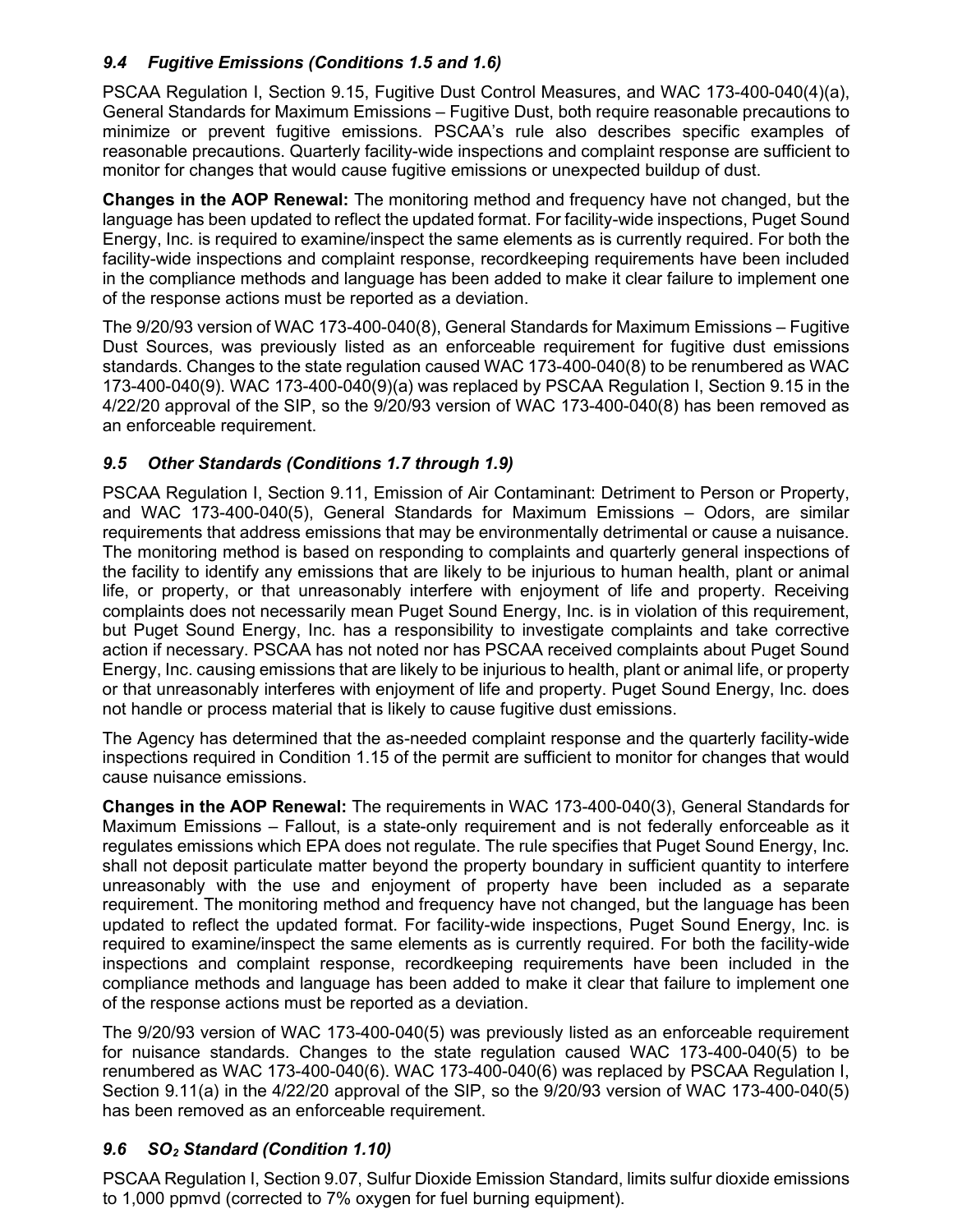Aside from the combustion turbines that comprise Emission Unit 1, there are small (<5 MMBtu/hr) natural gas-fired hot water heaters. The combustion turbines in Emission Unit 1 fire natural gas primarily, but are also capable of firing on distillate oil. The black start generator in Emission Unit 3 is fired only on low sulfur distillate fuel oil with <0.05% sulfur. Based on the amount of sulfur in natural gas fuel, it has been shown that combustion units that are fired on natural gas cannot exceed the 1,000 ppm SO2 limits. Diesel fuel used in the black start engine would also not have high enough sulfur content to exceed these limits. Therefore, no additional monitoring is required for natural gas and diesel combustion. Additional equipment-specific monitoring is required for the combustion turbines in Emission Unit 1.

**Changes in the AOP Renewal:** The previous permit had "No monitoring required" as the compliance method. This was changed and a compliance method was added, Condition 5.12 Investigations Condition 5.12 Investigations and Testing. This condition allows the Agency or the Department of Ecology to investigate and require a test to determine whether the emission units are complying with the standard.

The 9/20/93 version of WAC 173-400-040(6), General Standards for Maximum Emissions – Sulfur Dioxide, was previously listed as an enforceable requirement for maximum emissions standards. Changes to the state regulation caused WAC 173-400-040(6) to be renumbered as WAC 173-400- 040(7). WAC 173-400-040(7) was replaced by PSCAA Regulation I, Section 9.07 in the 4/22/20 approval of the SIP, so the 9/20/93 version of WAC 173-400-040(6) has been removed as an enforceable requirement and WAC 173-400-040(7) was not added.

# *9.7 Hydrochloric Acid Standard (Condition 1.11)*

PSCAA Regulation I, Section 9.10, Emission of Hydrochloric Acid, specifies that hydrochloric acid emissions shall not exceed 100 ppm (dry) corrected to  $7\%$  O<sub>2</sub> for combustion sources, including both internal and external combustion units. Puget Sound Energy can only burn pipeline-grade natural gas and distillate fuel oil, and neither of these fuels contains chlorine in sufficient quantities to cause the HCl emission limit to be exceeded.

**Changes in the AOP Renewal:** The previous permit has had "No monitoring required" as the compliance method. This was changed and a requirement was added, Condition 5.12 Investigations and Testing. This condition allows the Agency or the Department of Ecology to investigate and require a test to determine whether the emission units are complying with the standard.

#### *9.8 Maintain Equipment in Good Working Order (Condition 1.12)*

PSCAA Regulation I, Section 9.20(b), Maintenance of Equipment, requires Puget Sound Energy, Inc. to maintain equipment or control equipment not subject to Section 9.20(a) in good working order. Section 9.20(a) applies to sources that received a Notice of Construction Order of Approval under PSCAA Regulation I, Article 6. Since it applies to specific emission units, Section 9.20(a) requirements are included in Section 2 of the permit.

**Changes in the AOP Renewal:** The monitoring method has been revised to refer to facility-wide monitoring and the facility O&M Plan requirements. The facility-wide inspections provide monitoring of the general effectiveness of Puget Sound Energy, Inc.'s O&M Plan. This general monitoring and compliance with the O&M Plan provides sufficient monitoring criteria to certify that the equipment has been maintained in good working order. However, PSCAA reserves the right to evaluate the maintenance of each piece of equipment to determine if it has been maintained in good working order.

Since RCW 70.94.152(7) applies to equipment that received a Notice of Construction Order of Approval, references to this requirement were removed from Section 1 of the permit and added to Section 2 of the permit.

The specific requirements for the O&M Plan in the Agency's Regulation 1, section 7.09(b) have been explicitly included in the permit at EPA's request as new condition 1.19. This new condition was added to the compliance method for conditions 1.12 and 1.13.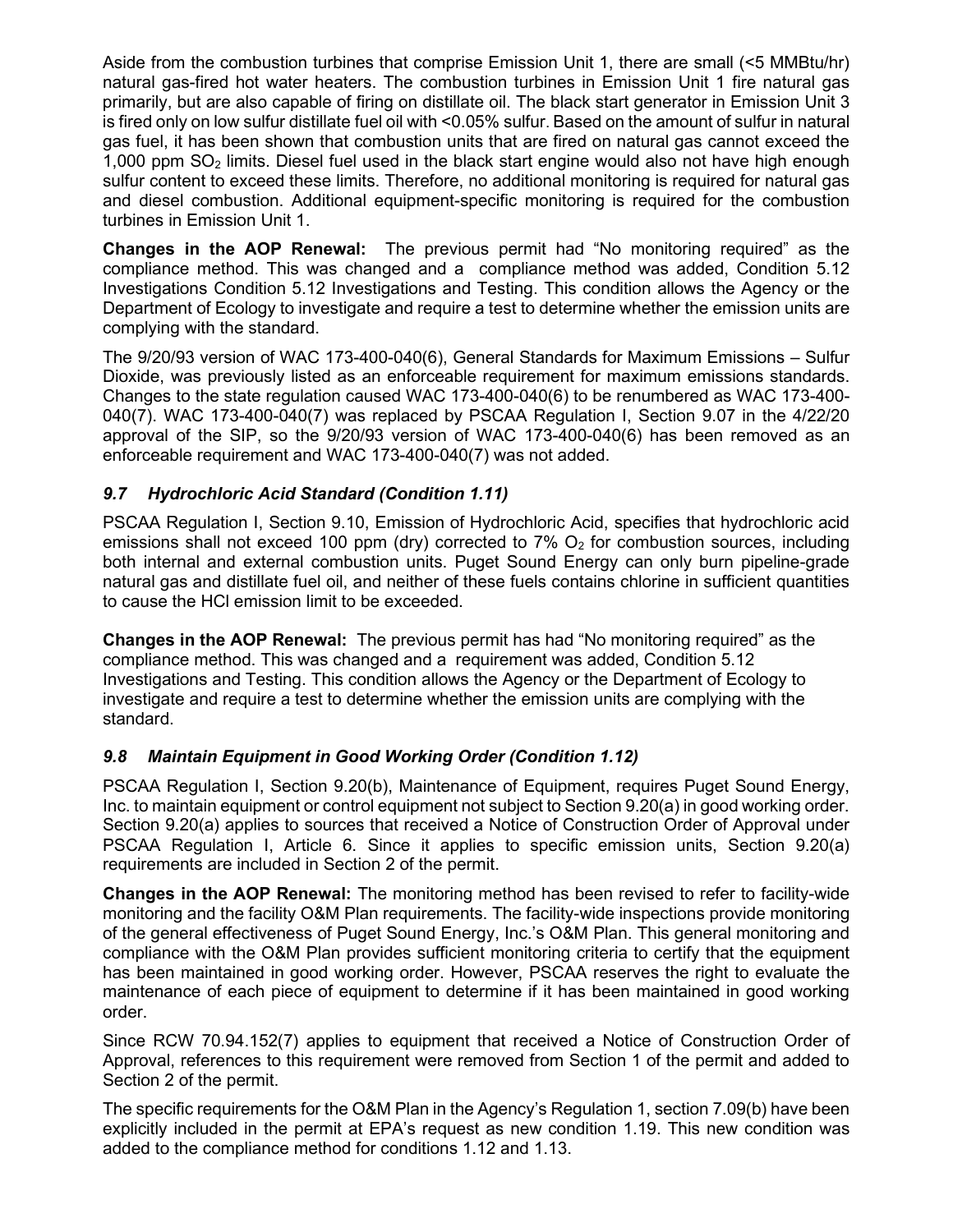#### *9.9 O&M Plan (Condition 1.13)*

In accordance with PSCAA Regulation I, Section 7.09(b), General Reporting Requirements for Operating Permits – Operation and Maintenance Plan, Puget Sound Energy, Inc. is required to develop and implement an O&M Plan to assure continuous compliance with PSCAA Regulations I, II, and III. The requirement specifies that the Plan shall reflect good industrial practice, but does not define how to determine good industrial practice. To clarify the requirement, PSCAA added that, in most instances, following the manufacturer's operations manual or equipment operational schedule, minimizing emissions until the repairs can be completed, and taking measures to prevent recurrence of the problem may be considered good industrial practice. This language is consistent with the Ecology requirement in WAC 173-400-101(4). PSCAA also added language establishing criteria for determining if good industrial practice is being used. These include, but are not limited to, monitoring results, opacity observations, review of operations and maintenance procedures, and inspections of the emission unit or equipment. PSCAA added this wording in response to Washington State court decision, Longview Fibre Co. v. DOE, 89 Wn. App. 627 (1998), which held that similar wording was not vague and gave sufficient notice of the prohibited conduct.

As described in Condition 5.5, Puget Sound Energy, Inc. must report to PSCAA all deviations, including any instances where it failed to promptly repair any defective equipment. In addition, Puget Sound Energy, Inc. has the right to claim certain problems were a result of an emergency (Condition 5.14) or unavoidable (Conditions 5.15 – 5.19).

**Changes in the AOP Renewal:** The specific requirements for the O&M Plan in the Agency's Regulation 1, section 7.09(b) have been explicitly included in the permit at EPA's request as new condition 1.19. This new condition was added to the compliance method for conditions 1.12 and 1.13.

Following these requirements demonstrates that Puget Sound Energy, Inc. has properly implemented the O&M Plan, but it does not prohibit PSCAA or EPA from taking any necessary enforcement action to address violations of the underlying applicable requirements after proper investigation.

#### *9.10 Other Changes in the AOP Renewal*

RCW 70.94.040 has been deleted from facility-wide applicable requirements. The provisions of RCW 70.94 RCW (now codified at RCW 70A.45), or the ordinances, resolutions, rules or regulations adopted thereunder are included in the permit as applicable requirements.

#### **10 Emission Unit Specific Applicable Requirements**

Section 2 contains requirements that apply to specific emission units at the facility.

#### *10.1 Requirements that Apply to Emission Unit No. 1 (Two Combustion Turbines)*

The applicable requirements for Emission Unit No. 1 are listed in Table 2 of the operating permit, Conditions 2.1-2.11. The compliance methods specific to the turbines are in Conditions 2.11-2.49. Only conditions with substantive changes are described below.

#### **Changes in the AOP Renewal:**

- **Condition 2.4:** The requirement paraphrase was rearranged to separate out the NO<sub>x</sub> limits from the  $SO<sub>2</sub>$  limits. The compliance method was updated for the NOx limits to eliminate the NSPS requirements as the limit is from an Agency OA and a PSD permit. Compliance with the fuel sulfur content was updated to refer to recordkeeping for the sulfur content which is based on documentation from the oil supplier. The third change was to add a compliance method, Condition 5.12 Investigation and Testing, which allows the Agency to require a stack test at any time for either or both the  $NO<sub>x</sub>$  emissions and the  $SO<sub>2</sub>$  emissions.
- **Condition 2.6:** Three changes were made to the compliance methods for this condition. First, Condition 2.21 Recordkeeping was added as a compliance method. It appears that not referring to this condition as a compliance method was an inadvertent omission in the previous permit. Second, the NSPS compliance methods were removed from this condition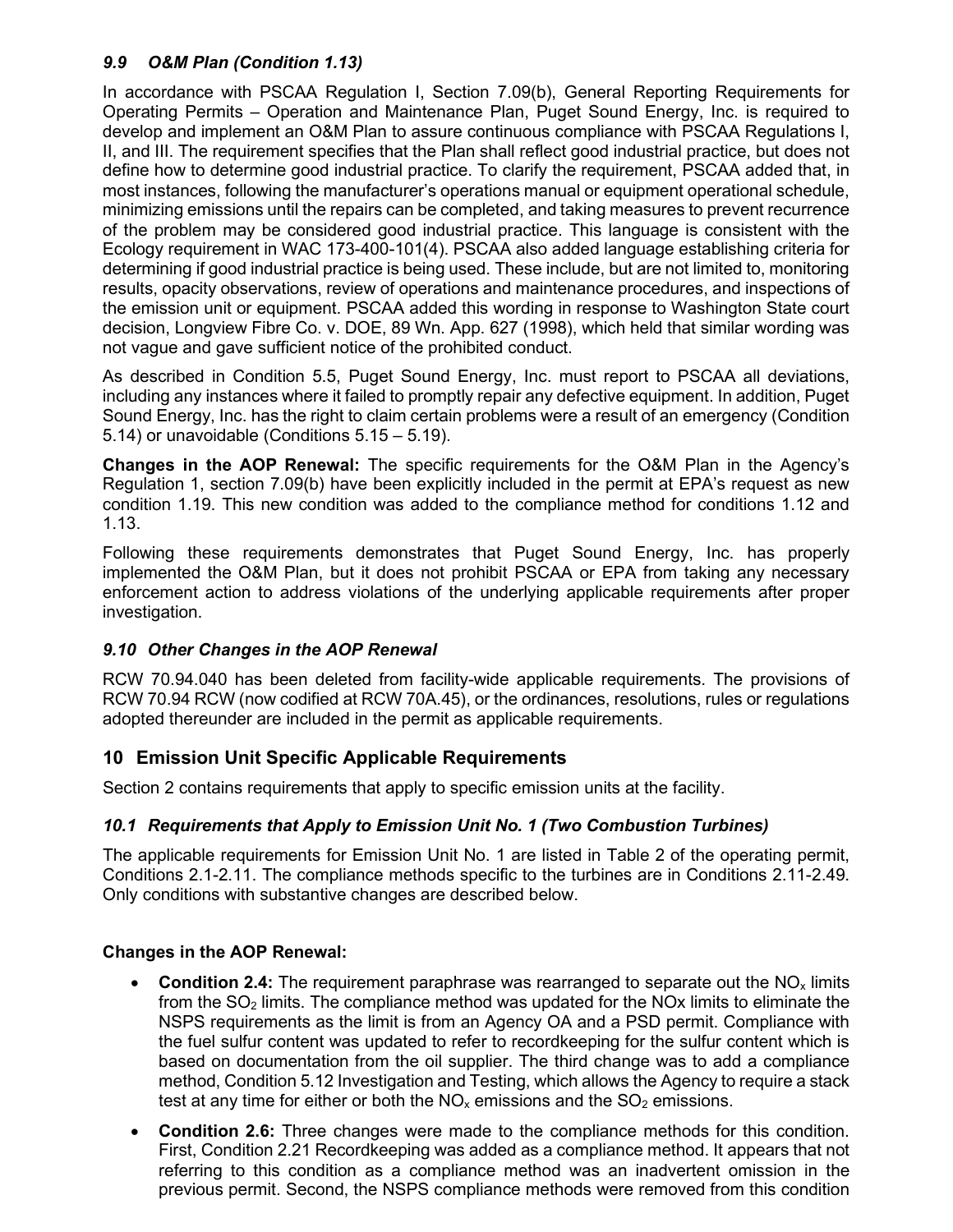as the applicable requirement is an Agency issued Order of Approval. Third the compliance methods for 40 CFR 64, Compliance Assurance Monitoring, were updated to include a new condition, "Need for Improved Monitoring" per 40 CFR 64.7(e). This was not in the previously issued permit, which appears to have been an oversight.

- **Condition 2.7:** The reference to 40 CFR 60.332(a)(1) was moved to a separate requirement from Order of Approval No. 6860, Condition 5 and PSD-X80-17 (AOP condition 2.5). The distinctions are described below.
	- $\circ$  Condition 5 from Order of Approval No. 6860 addresses the NO<sub>x</sub> and SO<sub>2</sub> emission limits on hourly basis, compared to the  $NO<sub>x</sub>$  and  $SO<sub>2</sub>$  emission limit from NSPS for which the compliance is determined through at least 3 hours average (minimum of 3 runs, minimum of 1 hour per run as required by 40 CFR 60.8) as indicated by 40 CFR 60.335 (b)(2).
	- $\circ$  Condition 5 from Order of Approval No. 6860 defines Y as the manufacturer's rated heat rate at peak load. For the same limit, NSPS Subpart GG defines Y as the manufacturer's rated heat rate at manufacturer's rated load.

In addition, the compliance methods for Condition 2.7, the Subpart GG NOx limits, were changed to be solely the NOx emission compliance methods required by the NSPS reflected in conditions 2.11, 2.12, 2.13, 2.15 and 2.16. Condition 2.14 was not included as it is a requirement from an Agency Order of Approval. The previous AOP had included CAM monitoring requirements for this limit. They were deleted as a compliance method because the NSPS is new enough that the CAM requirements do not apply to this limit.

• **Condition 2.10**: This condition was added for completeness. It is Condition 1 from both OA 6860 and OA 8436.

#### *10.1.1 Compliance Methods and Requirements (Conditions 2.11 – 2.49)*

Conditions 2.11 through 2.49 contain the compliance methods and requirements for emission monitoring, NSPS, recordkeeping and reporting, and Compliance Assurance Monitoring.

#### **Changes in the AOP Renewal:**

- **Condition 2.9:** In the previous AOP, monitoring was based on the O&M Plan requirements. This monitoring method has been revised to also refer to the facility-wide inspection requirements. The facility-wide inspections provide monitoring of the general effectiveness of Puget Sound Energy, Inc.'s O&M Plan. This general monitoring and compliance with the O&M Plan provides sufficient monitoring criteria to certify that the equipment has been maintained in good working order. However, PSCAA reserves the right to evaluate the maintenance of each piece of equipment to determine if it has been maintained in good working order. The compliance method was also updated to reflect the minimum specific elements required to be included the O&M Plan.
- **Condition 2.11:** The language describing the NO<sub>x</sub> source testing frequency was updated from "During the term of the permit, at least once every 5 years or whenever a single turbine accumulates 10,000 hours or more of operation…" to "At least once every 5 years or whenever a single turbine accumulates 10,000 hours or more of operation, whichever is earlier…" to improve the clarity of the testing frequency. In addition, language was added referring to the requirements of 40 CFR 60.335 for the source test. The condition was modified since EPA Method 20 cannot directly measure the  $NO<sub>x</sub>$  emissions rate in pounds per hour and to provide further clarification on how to demonstrate compliance with  $NO<sub>x</sub>$ emission limits. Section II.A.2(b)(ii)(b) & (c) of the previous AOP (Test Methods and Procedures) have been removed, since Condition 2.11 now refers to the requirements of 40 CFR 60.335. An NSPS requirement was added as the basis for this condition. It was previously identified solely as gap filling.
- **Condition 2.13:** Condition 2.13 includes the first sentence of the language from Section II.A.2.(b)(ii)(a) Monitoring of Operations of the previous AOP. However, language related to the parameter monitoring plan has been removed, and the language from NSPS Subpart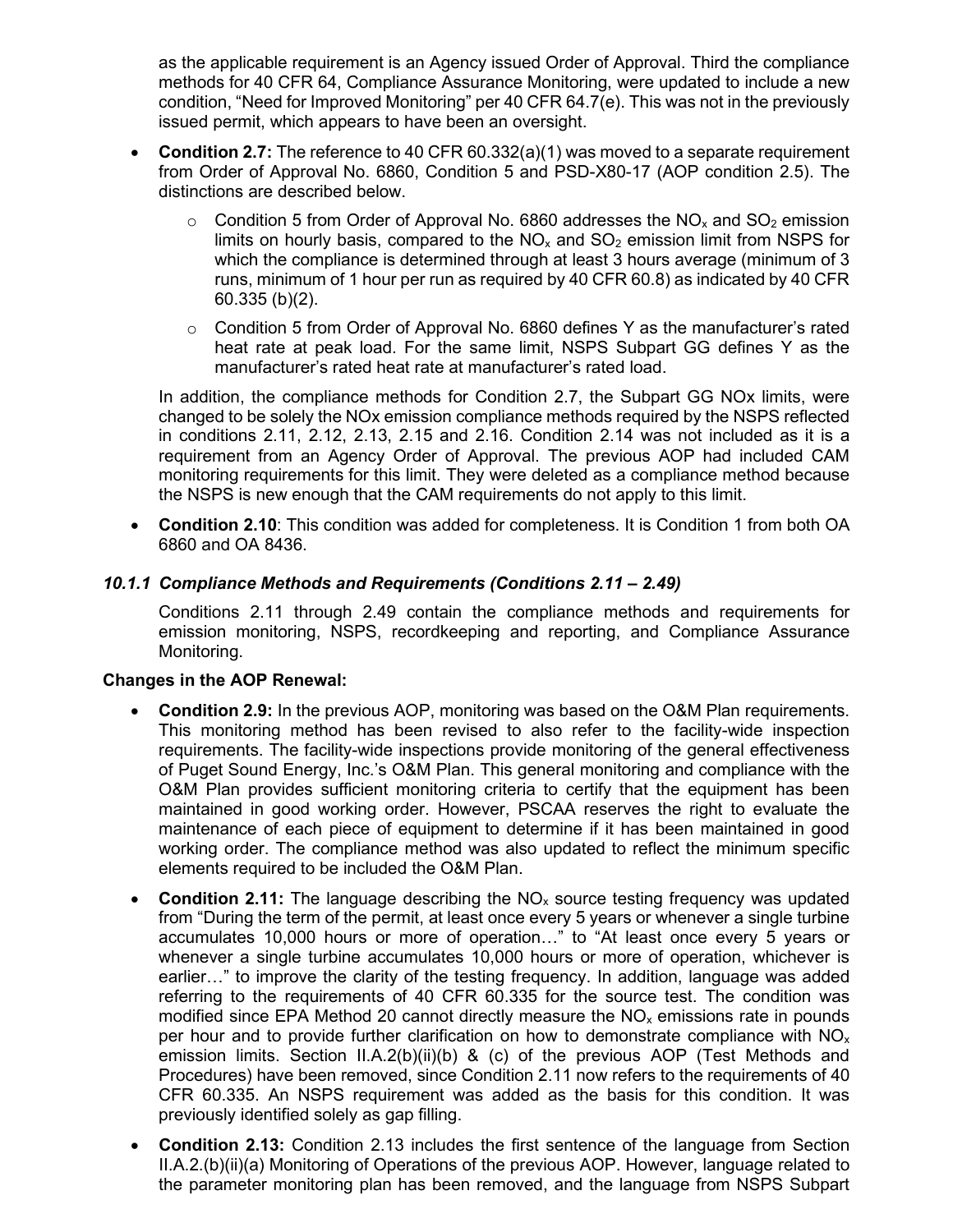GG related to the parameter monitoring plan has been added as Condition 2.16. Also additional monitoring requirements from 40 CFR 64 were added to this condition. Although the CAM sections don't apply to the NSPS requirements, this compliance method is used for non-NSPS applicable requirements also. The condition explicitly states that the CAM requirements in 40 CFR 64.7(c) do not apply to the NSPS applicable requirements.

- **Condition 2.14:** The reference to compliance specifically with Condition 2.6 was deleted for consistency in the wording of the compliance methods throughout the permit. The condition is a compliance method for Condition 2.6 but is also a compliance method for other conditions.
- **Condition 2.15**: The language requiring Puget Sound Energy, Inc. to compute annual averages of the monitoring data on a monthly basis has been removed from this condition. Condition 2.15 describes the monitoring frequency and identifies the parameters that need to be recorded for the CMS. The CMS data is to reassure continuous compliance with the  $NO<sub>x</sub>$  short term limit. It does not appear that there is any need to calculate a monthly or annual average for the monitoring data. The compliance with the long term NOx emissions limit can be determined through Condition 2.21. The condition was also updated to specifically identify the monitoring data is from the water injection system.
- **Condition 2.16:** This condition was previously not in the permit and is added as it is an applicable requirement of 40 CFR 60.334(g).
- **Conditions 2.17 through 2.20**: The requirements regarding monitoring of SO<sub>2</sub> emissions have been reorganized so that it is more consistent with 40 CFR 60.334(h) & (i). Section II.A.2(b)(ii) Monitoring of Operations (b)(1) of the previous AOP has been removed, since it is only one of the options allowed by NSPS and is being addressed by 40 CFR 60.334(i)(1). Section II.A.2(b)(ii) Monitoring of Operations (b)(2) of the previous AOP has also been removed and is addressed by 40 CFR 60.334(h)(3). The heading for this section was updated to reflect that it is the NSPS monitoring and only apply to NSPS applicable requirements.
- **Condition 2**.**21:** The language from Section II.A.2.(b)(i) of the previous AOP for Condition 4 of Order of Approval No. 6860 (now contained in Condition 2.21) has been updated to include a requirement to calculate and record  $NO<sub>x</sub>$  emissions on a monthly and 12-month rolling basis within 15 days of the end of each month. This condition has also been updated to reference the  $NO<sub>x</sub>$  emission limit in Condition 2.6, which contains the  $NO<sub>x</sub>$  emission limits from Condition 5 of Order of Approval No. 8436. This condition was also updated to explicitly state that the emissions for each 12-month period will be used to determine compliance with the ton per year emission limits. This is required to ensure the limit is federally enforceable. In addition it was edited to add the recordkeeping requirements for SO2 and to clarify the requirements. *(Note: The NOCOA requires records to be kept for no less than two years, but Condition 6.3 of the Title V permit requires these records to be kept for no less than five years).*
- **Condition 2.22:** Edited to clarify the requirement to record the facility-wide fuel consumption on a monthly and 12-month rolling basis to demonstrate compliance with the fuel usage limit. The reference specifically to Condition 2.2 was deleted for consistency with all other compliance methods.
- **Condition 2.23**: Language has been added clarifying that Puget Sound Energy, Inc. shall evaluate the distillate oil certifications for compliance with the sulfur limits and shall not accept fuel with sulfur contents above the limits. Also the use of the phrase "new oil" was changed for clarity to "unused oil." The intention is to ensure that oil that was previously used and recovered is not burned in the turbines. The requirement has not changed, only the way it is referred to in the permit has changed.
- **Condition 2.24:** This Condition was added under the gap filling authority to supplement the Recordkeeping section. It explicitly requires that the permittee maintain copies of all current fuel oil contracts that include a certification that the fuel oil they deliver meets all of the specifications in condition 2.1 and 2.65.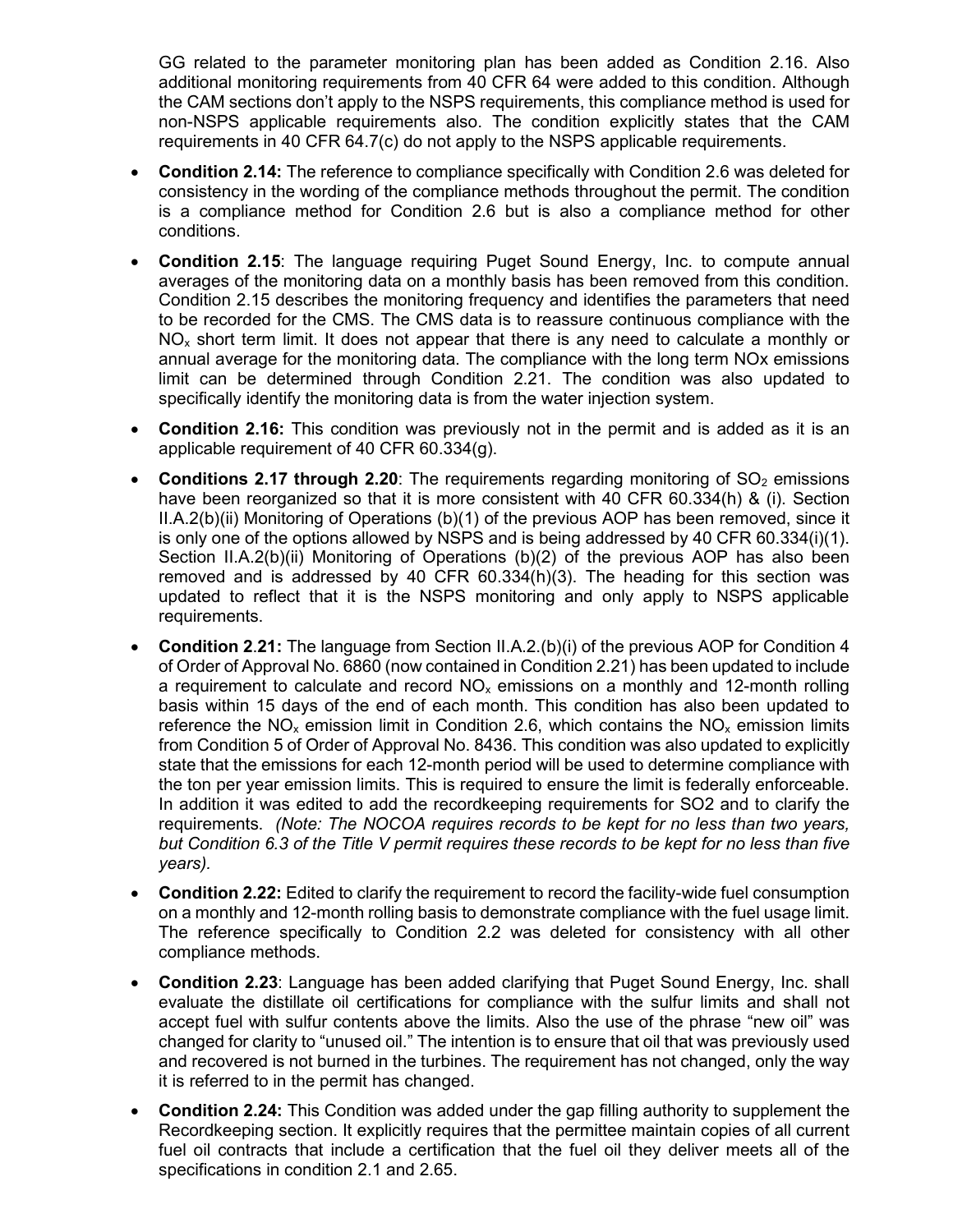- **Condition 2**.**28:** This condition requires that Puget Sound Energy, Inc. notify the Agency of any exceedances of the sulfur dioxide and nitrogen oxides emission limits from PSD-X80-17 within 10 days of their occurrence. In the previous AOP, this was included in Section V.R, but it has been separated out and included in the emission unit-specific requirements for clarity. During the AOP renewal process the permittee requested this be changed to allow 30 days to report the deviation. Because the requirement comes from the PSD permit, it cannot be changed without modifying the PSD permit.
- **Condition 2.29:** This condition was not in the previous permit and is added as it is Condition 7 of Order of Approval No. 8436.
- **Conditions 2.31 through 2.33:** The requirements regarding excess emission reporting and ice fog have been reorganized so that it is more consistent with 40 CFR 60.334(j). Also the condition related to emergency fuel has been removed as the facility does not have any emergency fuel onsite. Although the turbines can be run on diesel, it is not only a fuel that could be used during an emergency, but also a fuel the facility would use based on economics. This does not meet the definition of emergency fuel in the NSPS.
- **Conditions 2.33 through 2.38:** These conditions include the general provisions from NSPS Subpart A related to performance testing. In the previous AOP, this was included in the standard terms and conditions in Section V.N.2, but it has been separated out and included in the emission unit-specific requirements, since the turbines are the only emission units subject to an NSPS. The previous condition in Section V.N.2(g) has been removed. It cited 40 CFR 60.276a(f), which is not an applicable requirement for Puget Sound Energy, Inc.
- **Conditions 2.39 through 2.49:** These conditions are the requirements for NOx Compliance Assurance Monitoring. Changes were made to some of these conditions to include all applicable CAM requirements in 40 CFR 64.
- **Condition 2.39:** The reference to Condition 2.7 of the permit was deleted. The limit in Condition 2.7 is from a recent NSPS and is not subject to CAM.
- The previous EU-1.9 requirement was removed from the applicable requirements table, since this is part of the NSPS excess emissions rules covered under Conditions 5.15,-5.27 of the AOP renewal.
- The previous EU-1.10 requirement related to retention of records required by NSPS Subpart A was moved from the applicable requirements table to the Compliance Methods section (now Conditions 2.25 and 2.26).
- The previous condition from Section II.A.2.(b)(ii)(c) was replaced by condition 2.30 which more closely matches the language in the NSPS section 60.7.

#### *10.2 Requirements that Apply to Emission Unit No. 2 (Lube Oil Tank)*

The requirements that apply specifically to Emission Unit No. 2 are listed in Table 3 of the operating permit. This emission unit includes a lube oil tank with two Monsanto Brink fiber bed model Chase 56X108ES60-E mist eliminators, rated at 1,500 cfm each, one for each turbine. Conditions 2.51 through 2.53 in Table 3 are based on conditions from Order of Approval No. 6461. In addition, Agency Regulation I, Section 9.20(a) requires Puget Sound Energy, Inc. to maintain equipment or control equipment that received a Notice of Construction Order of Approval in good working order. Since only Section 9.20(b) is included in the general facility-wide requirements in the operating permit, Section 9.20(a) requirements are listed in the emission unit-specific requirements (Condition 2.53 for Emission Unit No. 2).

**Changes in the AOP Renewal:** The description of the control equipment was updated to more accurately reflect the equipment type (mist eliminators rather than demisters) as requested by the permittee. The monitoring method and frequency have not changed, but the language has been updated to reflect the updated format. For mist eliminator inspections, Puget Sound Energy, Inc. is required to inspect the same elements as is currently required. Recordkeeping requirements have been included in the compliance methods and language has been added to make it clear that a failure to implement one of the response actions must be reported as a deviation.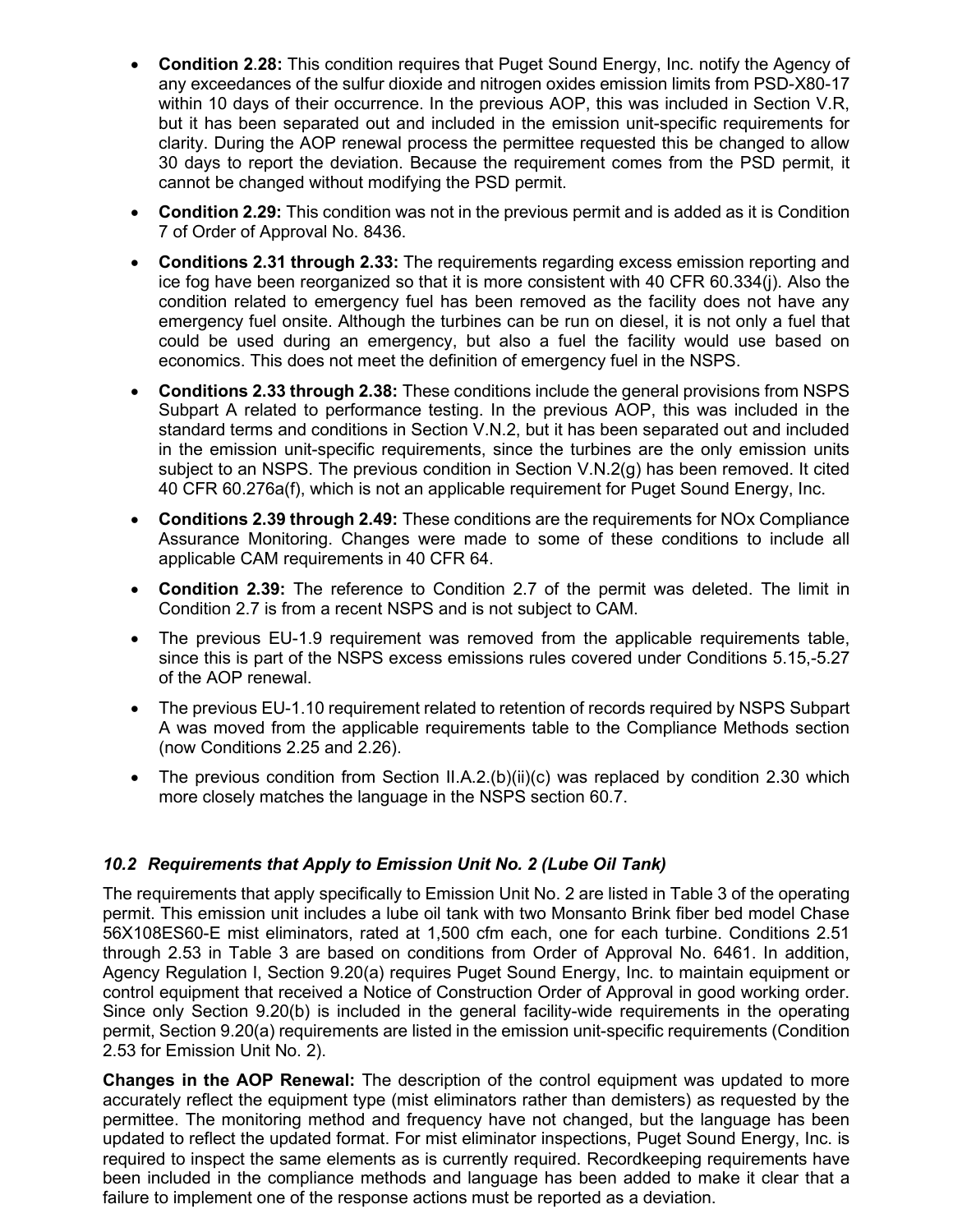PSCAA Regulation I, Section 9.20(a) was added as an applicable requirement in Table 3.

#### *10.3 Requirements that Apply to Emission Unit No. 3 (Black Start Engine)*

This emission unit includes one existing stationary diesel black start engine subject to the applicable requirements in 40 CFR Part 63, Subpart ZZZZ. For this unit, Puget Sound Energy, Inc. must comply with the requirements in Table 2d of the NESHAP as contained in Condition 2.66. These requirements are triggered based on hours of operation, or annually, whatever comes first. Compliance methods are included in Conditions 2.66 – 2.70.

**Changes in the AOP Renewal:** Applicable requirements in 40 CFR Part 63, Subpart ZZZZ for the black start engine were not included in the previous AOP renewal and are included as a new section of the AOP.

### **11 Standard Terms and Conditions**

Some of the requirements that are more general in nature are included in Section 3, Standard Terms and Conditions. This section also contains the standard terms and conditions specifically listed in WAC 173-401-620. These terms have been updated to reflect the most recent rules and permit language.

#### **12 General Permitting Requirements**

Section 4 of the permit includes the requirements for renewing, revoking, reopening, amending, and modifying the operating permit. It also includes the new source review requirements, both minor NSR and Prevention of Significant Deterioration requirements. This section has been edited to more accurately reflect the Air Operating Permit regulations.

# **13 General Compliance Requirements**

General compliance requirements are included in Section 5 of the permit. These include certification and reporting requirements, requirements associated with inspections and investigations, and compliance testing requirements. Actions required for an affirmative defense for emergencies or excess emissions are also included in this section. This section was edited to require annual compliance certifications to cover a calendar year which is more in line with PSE's and other facilities' compliance certification requirements. Finally, this section provides a table summarizing the effective date of the regulations in the permit at the time of permit issuance. Regulations that are approved into the Washington State Implementation Plan (SIP) are federally enforceable. In some cases, there are two versions of the regulation because the newer version has not been adopted into the SIP. In this case, the older version of the regulation would be federally enforceable and the current rule would only be enforceable by the Agency (or State). The SIP is updated on a somewhat regular basis and what is contained in the SIP can change over time.

**Changes in the AOP Renewal:** Data recovery requirements were previously listed in Section V.Q of the AOP and are now listed in Condition 5.10. Language was added to clarify that data do not need to be collected during any period that the monitored equipment does not operate. In addition, language was added requiring that the deviation reports required by Condition 5.5 include an explanation of each instance in which the permittee failed to meet the data recovery requirements of this condition for any monitored process or parameter and any instances of reconstructing lost data.

**Condition 5.3 Compliance Certification:** The Permittee requested that the annual compliance certifications due date be updated to conform with the calendar year and their other reporting obligations. The permit was changed to accommodate this request and future annual certifications are due January 30 of each year. Language was added to coordinate the new due date with the due date from the previous permit. The final certification under the previous permit was due April 19, 2022, covering the prior 12-month period ending on March 20, 2022. In this permit renewal the first annual compliance certification covers the period from March 21, 2022 to December 31, 2022 and is due January 30, 2023. All future annual certifications are also due January 30<sup>th</sup> and cover the previous calendar year.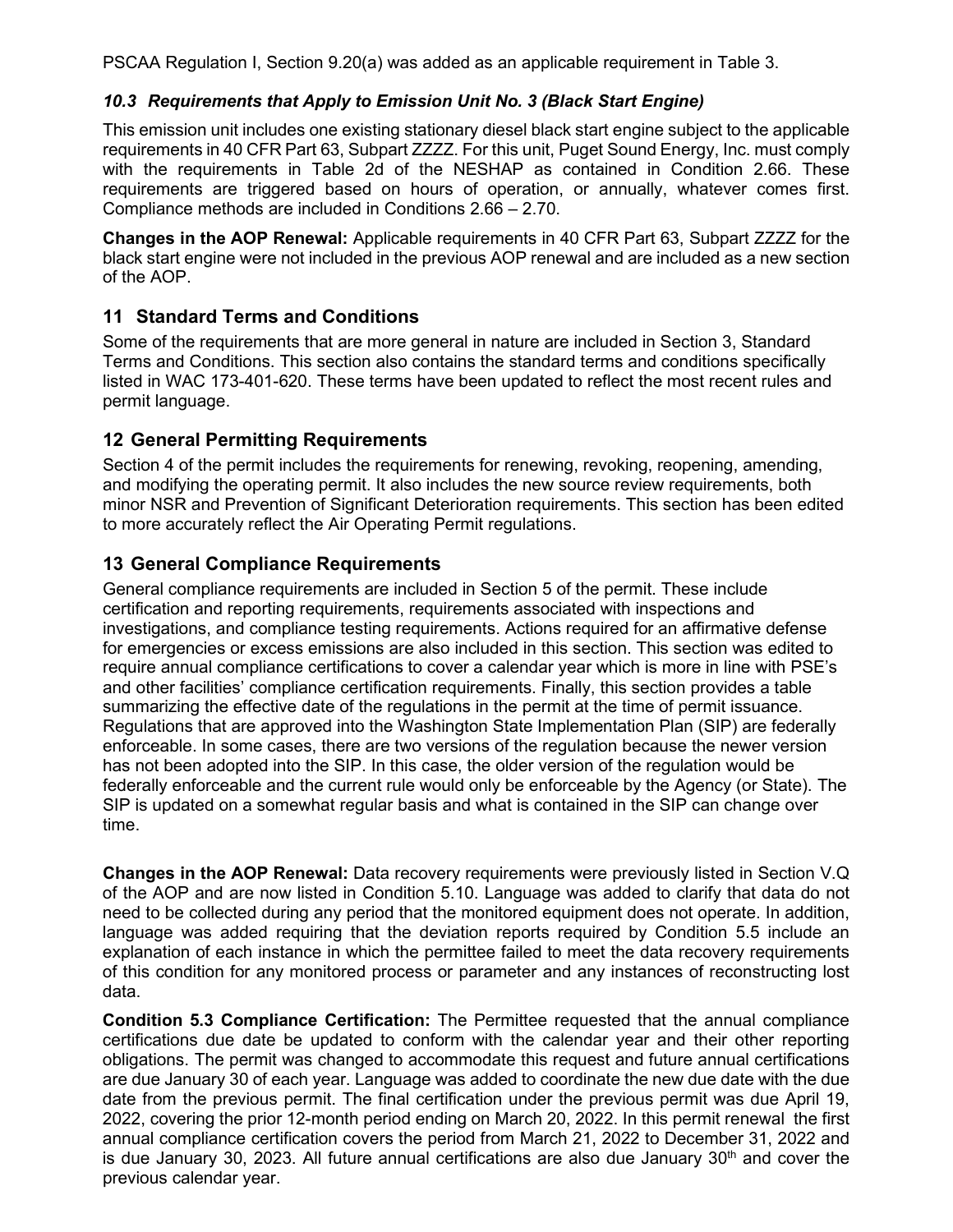**Condition 5.33 Federal Enforceability:** This section was updated to reflect the newest approval of the Agency's State Implementation Plan. Additional language was added to the introductory paragraph for clarity and completeness.

# **14 Generally Applicable Requirements**

Some of the requirements that are generally applicable are included in Section 6 of the permit. This includes record retention, asbestos requirements, open burning requirements, stratospheric ozone and climate protection requirements, chemical accident prevention provisions in 40 CFR Part 68, concealment and masking, tampering, RACT requirements, annual emission reporting requirements, greenhouse gas reporting requirements and non-road engine notification requirements.

### **15 Obsolete Requirements**

PSD-X80-17 includes several conditions that are considered obsolete:

- Condition 4 states that the approval is void if onsite construction is not commenced within 18 months of receipt of approval or if construction is discontinued for a period of 18 months.
- Condition 6.a includes an initial compliance testing requirement as required by 40 CFR 60.335.
- Condition 7 includes a requirement to notify EPA and WDOE in writing within 30 days of the commencement of construction and startup of the equipment.

Several of the NSPS reporting requirements are considered obsolete since they are one time requirements and the compliance date has already passed:

• In accordance with 40 CFR 60.7, notification of initial startup (Notice of Completion associated with their Notice of Construction Order of Approval).

The following Orders of Approval are also obsolete:

| Order of<br>Approval | Approval  |                                                                                                                               |                                                                                |
|----------------------|-----------|-------------------------------------------------------------------------------------------------------------------------------|--------------------------------------------------------------------------------|
| No.                  | Date      | <b>Project Description</b>                                                                                                    | Why obsolete                                                                   |
| 2063                 | 8/25/1980 | Two GE Model PG7101E Heavy Duty Gas Turbines at 794<br>Million Btu/hr Each; One 4.2 Million Gallon Diesel Storage<br>Tank.    | Cancelled and superseded<br>by Order of Approval No.<br>6554, issued 7/9/1996  |
| 6554                 | 7/9/1996  | Two GE Model PG7101E Heavy Duty Gas Turbines at 794<br>MMBtu/hr each, and one 4.2 Million Gallon Diesel Fuel<br>Storage Tank. | Cancelled and superseded<br>by Order of Approval No.<br>6860, issued 8/22/1997 |

#### **16 Inapplicable Requirements**

The requirements identified in Section 8 of the air operating permit do not apply to the facility, or to the specific emissions units identified in the permit. The permit shield applies to all requirements so identified.

# **17 Insignificant Emission Units and Activities**

Section 9 of the permit addresses insignificant emission units and activities. In accordance with WAC 173-401-530(1), determination of an emission unit or activity as insignificant does not exempt the unit or activity from any applicable requirement.

An emission unit or activity is insignificant based on one or more of the criteria identified in WAC 173-401-530. This includes categorical exemption, exemption based on emissions being below emission thresholds in WAC 173-401-530(4), or exemption based on size or production rate. Activities that generate only fugitive emissions which are subject to no applicable requirement other than generally applicable requirements can also be classified as insignificant. Categorically exempt units or activities do not need to be listed in the permit application, but all others do. Puget Sound Energy, Inc. has identified these to be the following: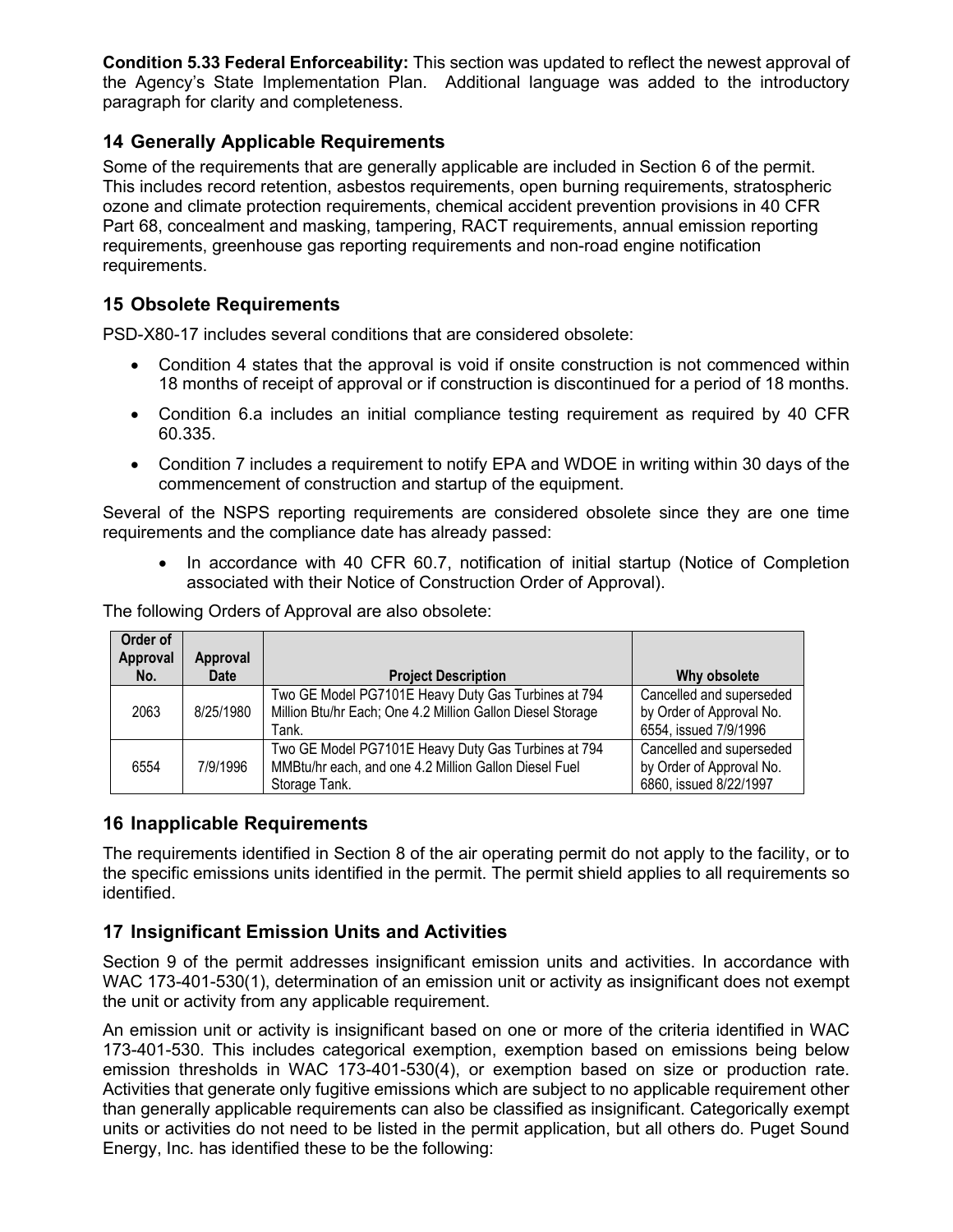| <b>Description</b>                   | WAC 173-401-533(2)               |
|--------------------------------------|----------------------------------|
| Lubricating Oil Storage and Handling | WAC-173-401-532(3), (4) and (69) |
| Glycol Storage and Handling          | WAC-173-401-532(4)               |
| Waste Oil Storage and Handling       | WAC-173-401-532(4)               |
| Trucks, Fork Lifts, Autos, etc.      | WAC 173-401-532(10)              |
| <b>Plant Upkeep/Painting</b>         | WAC 173-401-532(33)              |
| Landscaping Activities               | WAC 173-401-532(43)              |
| Comfort Air Conditioning             | WAC 173-401-532(46)              |
| Natural Draft Hoods/Safety Valves    | WAC 173-401-532(47)              |
| <b>Vents/Bathroom Facilities</b>     | WAC 173-401-532(48)              |
| Office Activities                    | WAC 173-401-532(49)              |
| <b>Personal Care Activities</b>      | WAC 173-401-532(50)              |
| <b>Personal Cars</b>                 | WAC 173-401-532(54)              |
| Repair and Maintenance Activities    | WAC 173-401-532(74)              |
| <b>Battery Banks</b>                 | WAC 173-401-532(77)              |
| Air Compressors                      | WAC 173-401-532(88)              |

Puget Sound Energy, Inc. requested that the natural gas space heater and water heaters (1 MMBtu/hr) be listed as insignificant due to capacity below the specified levels in WAC 173-401-533. This is included in Table 9 in Section 9 of the AOP.

Monitoring requirements for insignificant emission units are detailed in Condition 1.17 of the permit. In essence, Puget Sound Energy, Inc. will be required to use good industrial practices to maintain insignificant emission units, and to promptly repair defective equipment or shut down the unit until defective equipment can be repaired. Puget Sound Energy, Inc. will not have to keep records of maintenance of insignificant emission units except when such equipment is inspected and a problem requiring prompt repair is discovered during a quarterly plant-wide inspection.

#### **18 Public Comments and Responses during renewal process**

<include discussion after public comment period>

#### **19 EPA Comment Period**

<include discussion after EPA review>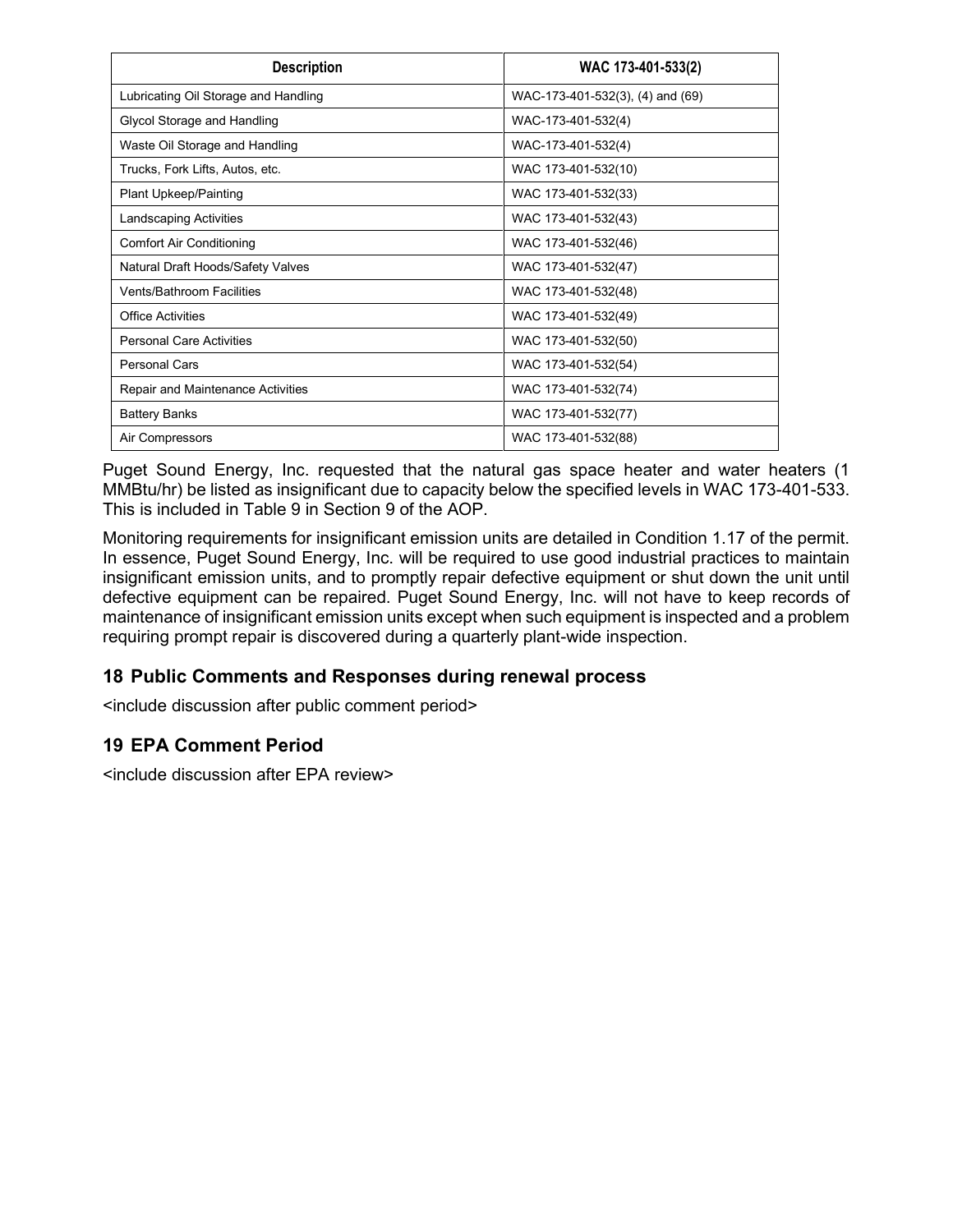# **Attachment 1**

**PSE Compliance Assurance Monitoring (CAM) Plan Water Injection for Nitrogen Oxides (NOx) Control on Turbines**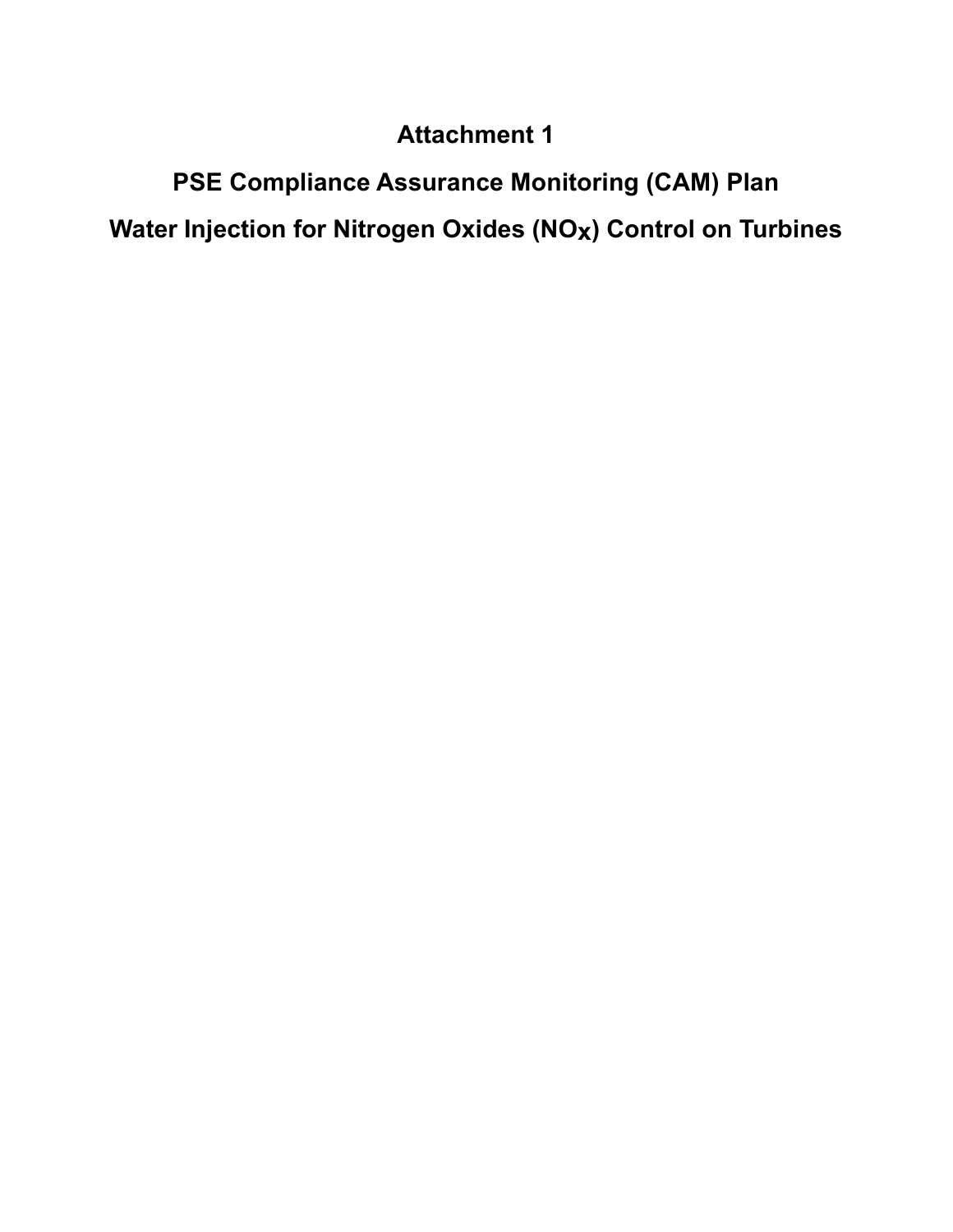

# **Compliance Assurance Monitoring (CAM) Water Injection for Nitrogen Oxides (NOx) Control Frederickson Generating**

# **FacilityBACKGROUND**

#### **I. EMISSIONS UNIT**

Description: General Electric (GE) Frame 7, Type 7101E Simple Cycle Combustion TurbinesIdentification: Units 1 & 2

Facility: Puget Sound Energy – Frederickson Generating Station, Frederickson, WA

#### **II. APPLICABLE REGULATIONS, EMISSION LIMIT, AND MONITORING REQUIREMENTS**

| <b>Regulatory Order:</b> | Puget Sound Clean Air Agency (PSCAA) Notice of<br>Construction Approval #8436 Condition 5 dated October 9,<br>2002 |
|--------------------------|--------------------------------------------------------------------------------------------------------------------|
| Emission Limits:         | $NOx$ emissions from each unit shall not exceed 144 lb/hr per<br>unit when firing natural gas.                     |
|                          | $NOx$ emissions from each unit shall not exceed 246 lb/hr per<br>unitwhen firing #2 distillate.                    |
|                          | $NOx$ emissions from the entire facility shall not exceed 530<br>tonsper year.                                     |
| <b>Regulatory Order:</b> | Puget Sound Clean Air Agency (PSCAA) Notice of<br>Construction Approval #6860 Condition 6 dated August 22,<br>1997 |

Emission Limits: NOx emissions from each unit shall not exceed 388 lb/hr per unit.

> NOx emissions from the two units shall not exceed 580 tons peryear.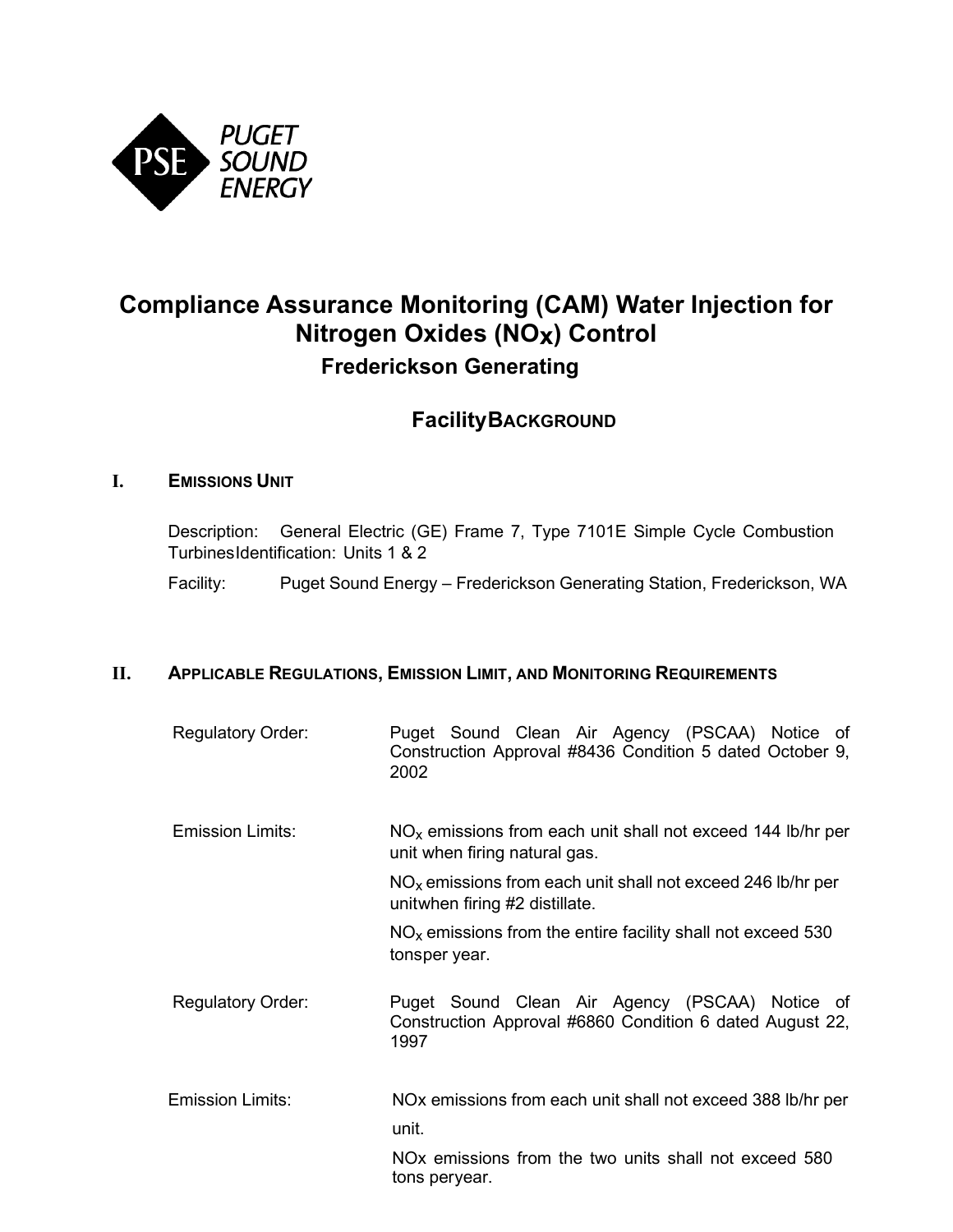- Monitoring Requirements:  $NO<sub>x</sub>$  emissions from Units 1 & 2 shall be measured every 10,000hours of Units 1 & 2's operation or at least once every five years during the Air Operating Permit term. Emission testing shall be done at the most frequent load level and shall follow Title 40 Code of Federal Regulations (CFR) Part 60 Subpart A, AppendixA Method 20 or 7E, and the relevant parts of 40 CFR 60.335.
- Monitoring Requirements: Puget Sound Energy (PSE) shall report NOx emissions annually in the Emissions Inventory Report to PSCAA. Per 40 CFR 60.334, NOx emission calculations shall be based on fuel consumption, the NOx emission factors from the most recent source test, and the water injection/turbine load relationships. Using a continuous monitoring system, PSE shall record water injection (lb/sec), fuel use (lb/sec), and actual water injection tofuel ratio, required water injection to fuel ratio, and ambient airtemperatures in 15-minute intervals. PSE shall compute and record one-hour averages for the fuel consumption rate, water injection rate, and hourly water to fuel ratio from all readings taken over each clock hour.

#### **III. Control Technology**

Water injection shall be used to control  $NO<sub>x</sub>$  from Units 1 & 2 during operation. The key elements of the monitoring approach are presented in Table 1.

|  |  |  |  | TABLE 1. POINT SOURCE EMISSION UNITS AT PUGET SOUND ENERGY - FREDERICKSON |
|--|--|--|--|---------------------------------------------------------------------------|
|--|--|--|--|---------------------------------------------------------------------------|

| <b>REQUIREMENT</b>             | <b>PARAMETER</b>                                                      |
|--------------------------------|-----------------------------------------------------------------------|
| I. Indicator:                  |                                                                       |
| A. Measurement Approach        | <b>Emissions Stack Testing</b>                                        |
|                                | $NOx$ emissions from Units 1 & 2 shall be measured every 10,000       |
|                                | hours of Unit's operation or once every five years. Emission testing  |
|                                | shall be done at the most frequent load level and shall follow 40 CFR |
|                                | Part 60 Subpart A, Appendix A Method 20 or 7E, and the relevant       |
|                                | parts of 40 CFR 60.335.                                               |
| B. Measurement Approach        | Water-to-fuel Ratio Monitoring                                        |
|                                | Hourly water-to-fuel ratios shall be monitored to determine           |
|                                | compliance with 40 CFR 60.332(a) and Order of Approval #8436          |
|                                | Condition 5.                                                          |
| <b>II. Indicator Range:</b>    |                                                                       |
| A. Indicator Range             | An acceptable range of $NOx$ emissions includes no more than 144      |
| <b>Emissions Stack Testing</b> | lb/hr per unit during natural gas combustion and no more than 246     |
|                                | lb/hr per unit during #2 distillate combustion in a one-hour period.  |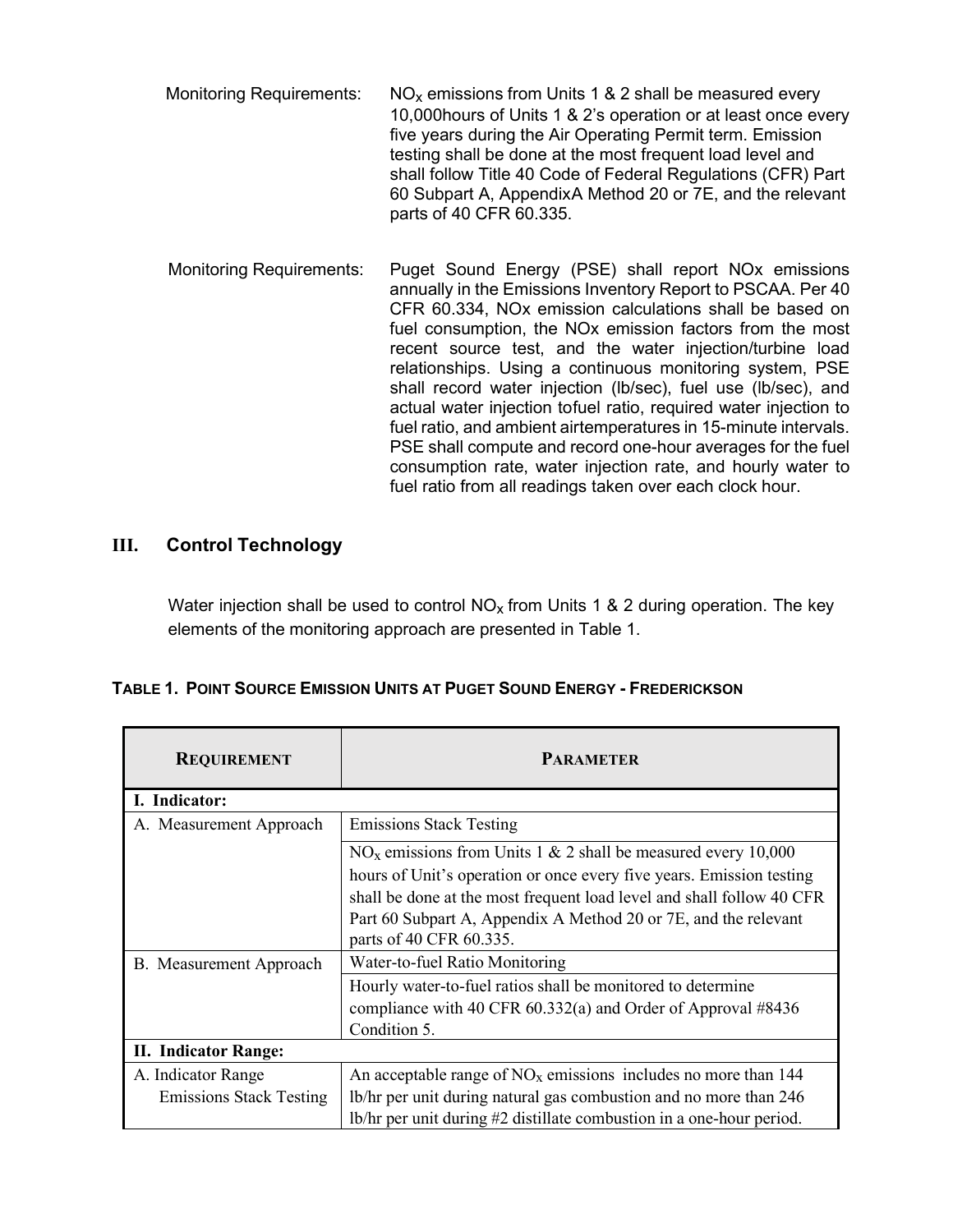| QIP Threshold      | A one hour period during which $NOx$ emissions exceed 144 lb/hr per  |
|--------------------|----------------------------------------------------------------------|
|                    | unit during natural gas combustion or exceed 246 lb/hr per unit      |
|                    | during #2 distillate combustion, shall be reported to PSCAA within   |
|                    | 30 days after the end of the month that the exceedance occurred. If  |
|                    | necessary, corrective actions shall be taken immediately.            |
| B. Indicator Range | An acceptable water-to-fuel ratio shall be in compliance with 40 CFR |
|                    | 60.322(a) and Order of Approval #8436 Condition 5                    |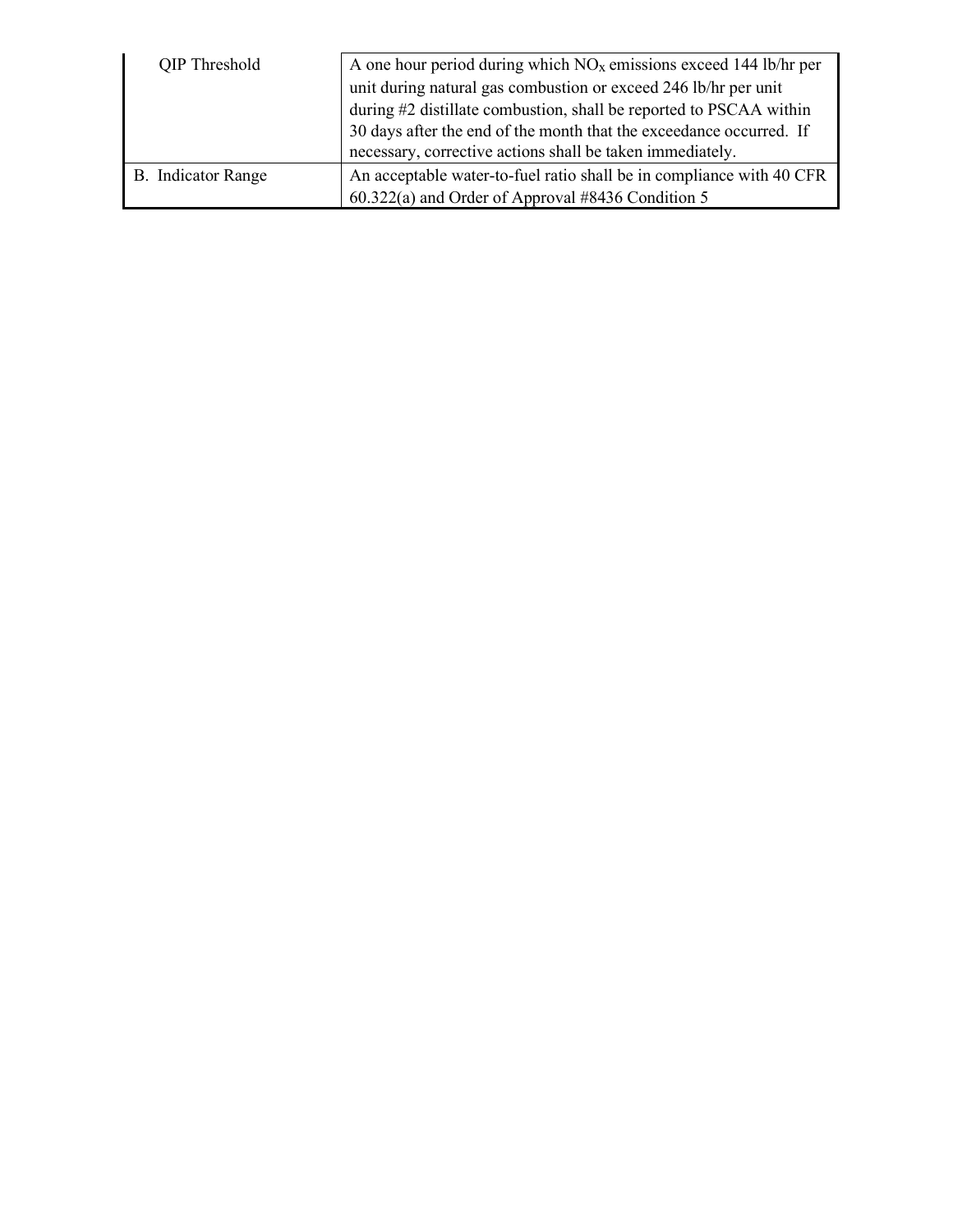| <b>REQUIREMENT</b>                                    | <b>PARAMETER</b>                                                                                                                                                                                                                                                                                                                                                                                                                                                                                                                                                                              |
|-------------------------------------------------------|-----------------------------------------------------------------------------------------------------------------------------------------------------------------------------------------------------------------------------------------------------------------------------------------------------------------------------------------------------------------------------------------------------------------------------------------------------------------------------------------------------------------------------------------------------------------------------------------------|
| C. Water-To-Fuel Ratio<br>Monitoring<br>QIP Threshold | For any one-hour period during which the average water-to-fuel ratio<br>falls below the $NOx$ compliance limit as calculated in 40 CFR<br>60.332(a) and Order of Approval #8436 Condition 5, as determined<br>by the GE compliance chart, activate alarm and notify PSCAA within<br>12 hours. If necessary, corrective actions shall be taken immediately.                                                                                                                                                                                                                                    |
|                                                       | For any one-hour period the average water-to-fuel ratio falls below<br>the minimums established in the GE compliance chart and the<br>calculated NOx emissions exceed 388 lb/hr per unit during natural<br>gas combustion or #2 distillate combustion shall notify EPA and<br>PSCAA in writing within 10 days following the event. The written<br>notification shall include an estimate of the resultant emissions and a<br>narrative report of the cause, duration, and steps taken to correct the<br>problem and avoid a recurrence.                                                       |
|                                                       | For any one-hour period the average water-to-fuel ratio falls below<br>the minimums established in the GE compliance chart and the<br>calculated NOx emissions exceed either 144 lb/hr per unit during<br>natural gas combustion or exceed 246 lb/hr per unit during #2<br>distillate combustion shall be reported to PSCAA within 30 days after<br>the end of the month that the event occurred. The written report shall<br>include an estimate of the resultant emissions, a narrative report of<br>the cause, duration, and steps taken to correct the problem and avoid<br>a recurrence. |
|                                                       | For any one-hour period the average water-to-fuel ratio falls below<br>the minimums established in the GE compliance chart shall be<br>reported to PSCAA within 30 days after the end of the month that the<br>event occurred. The written report shall include a narrative report of<br>the cause, duration, and steps taken to correct the problem and avoid<br>a recurrence.                                                                                                                                                                                                               |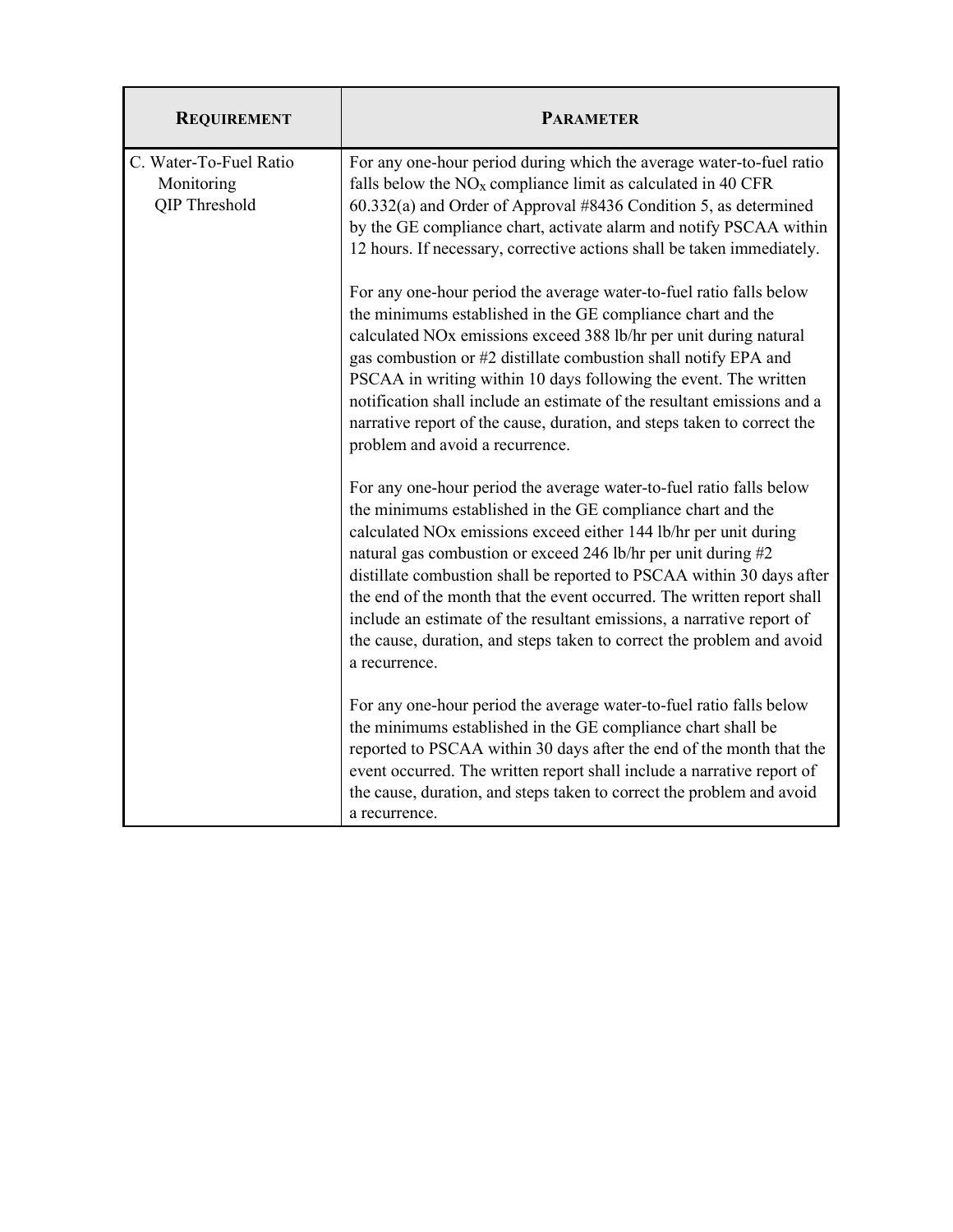# **TABLE 1, CONTINUED. POINT SOURCE EMISSION UNITS AT PSE - FREDERICKSON**

| III. Performance Criteria:       |                                                                                                                                                |
|----------------------------------|------------------------------------------------------------------------------------------------------------------------------------------------|
| A. Data Representativeness       | $NOX$ emissions testing shall be measured from the Unit's exhaust                                                                              |
|                                  | stack by source testing. Emission test results shall meet the data                                                                             |
|                                  | quality requirements of the test methodology.                                                                                                  |
|                                  |                                                                                                                                                |
|                                  | Water-to-fuel ratio and fuel consumption monitoring system shall be<br>accurate to within $\pm$ 5.0 percent and comply with 40 CFR 60.334 (a). |
| B. Verification of               | Emissions tests shall be performed as specified.                                                                                               |
| <b>Operational Status</b>        |                                                                                                                                                |
|                                  | The monitoring system shall be operated according to manufacturer<br>specifications.                                                           |
| C. QA/QC Practices and           | Emissions testing shall be done at the most frequent load level and                                                                            |
| Criteria                         | shall follow 40 CFR Part 60 Subpart A, Appendix A Method 20 or                                                                                 |
|                                  | 7E, and the relevant parts of 40 CFR 60.335. Emission test results                                                                             |
|                                  | shall meet the data quality requirements of the test methodology.                                                                              |
| <b>IV. Performance Criteria:</b> |                                                                                                                                                |
| D. Monitoring Frequency          | On a semi-annual basis, PSE shall submit to PSCAA the required                                                                                 |
| and Data Collection              | AOP monitoring report for the preceding 6 months in written (or                                                                                |
| Procedures                       | electronic if permitted by PSCAA) form to PSCAA within 30 days of                                                                              |
|                                  | the end of each six-month period. (Unless a different testing and<br>reporting schedule has been approved by PSCAA).                           |
|                                  |                                                                                                                                                |
|                                  | In the case of an exceedance, the report shall document the month of                                                                           |
|                                  | the exceedance occurred, the endurance and magnitude of the                                                                                    |
|                                  | exceedance, the probable cause of the occurrence, correction actions                                                                           |
|                                  | taken or planned, and the name of any other agency contacted.                                                                                  |
|                                  |                                                                                                                                                |
|                                  | PSCAA shall be notified as soon as possible and in no case later                                                                               |
|                                  | than twelve hours after a breakdown, upset, startup or shutdown                                                                                |
|                                  | conditions occurs which results in or may have resulted in: a)<br>exceedance of an emission or ambient standard; b) a potential threat         |
|                                  | to human health or safety.                                                                                                                     |
|                                  |                                                                                                                                                |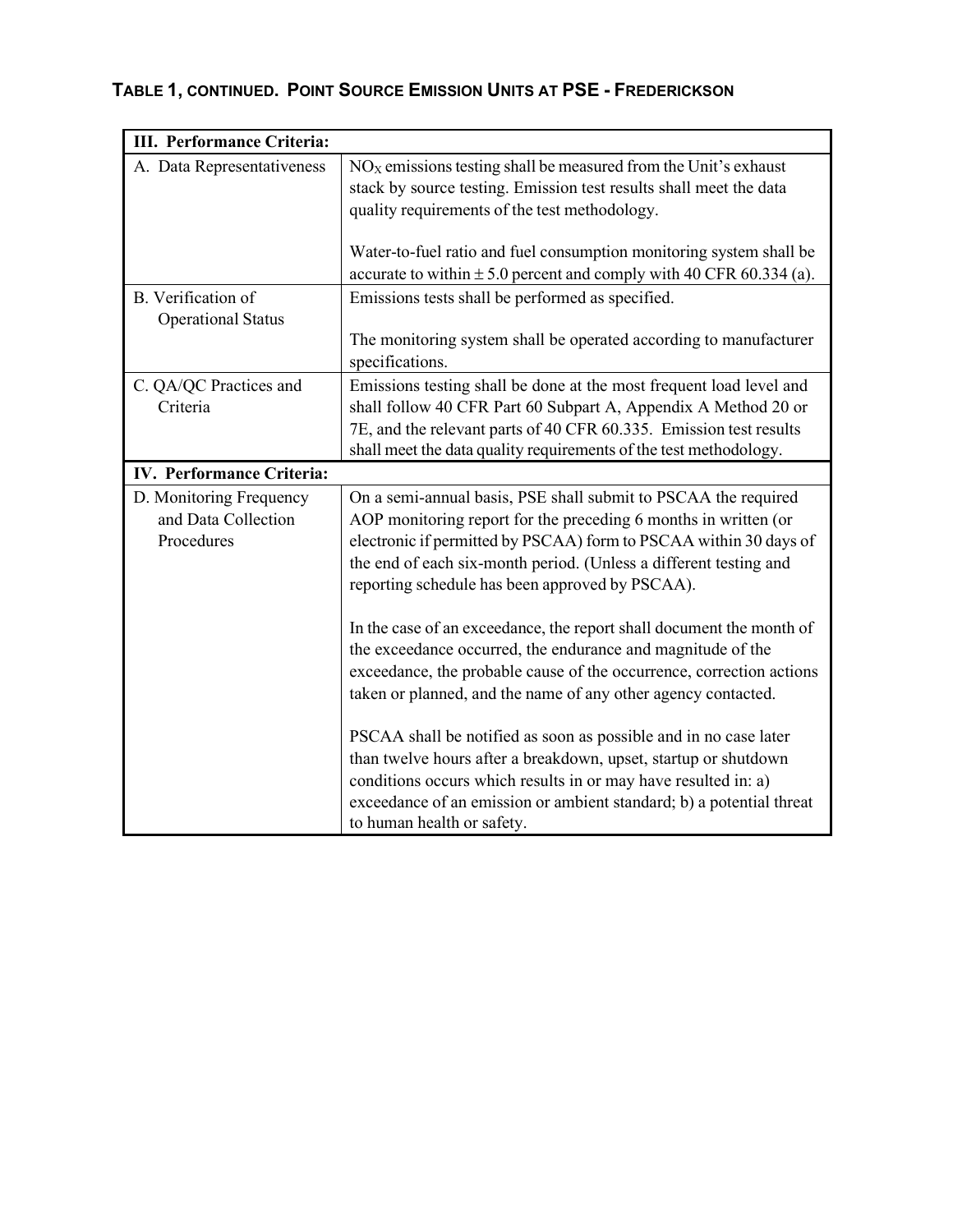# **JUSTIFICATION**

#### **I. BACKGROUND**

The General Electric (GE) Frame 7, Type 7101E simple cycle dual-fueled combustion turbines (Units 1 & 2) are located at the Frederickson Generating Station. Each turbine has the capabilityto supply a gross power output of approximately 75 MW. NO<sub>x</sub> emissions from Units 1 & 2 are controlled using water injection.

#### **II. RATIONALE FOR SELECTION OF PERFORMANCE INDICATORS**

The  $NO<sub>x</sub>$  performance indicators were selected based on the approval conditions outlined in theFrederickson Generating Station's Air Operating Permit No. 10028.

Stack testing every 10,000 hours of Unit's operation or once every five years and fuel monitoring shall be considered satisfactory to determine performance regarding  $NO<sub>x</sub>$ emissions on a concentration or mass basis.

The water-to-fuel ratio system indicates compliance with requirements to maintain  $NO<sub>x</sub>$ emissions at or below 144 lb/hr (on gas) and 246 lb/hr (on oil), by comparing the recorded water-to fuel ratios against the GE compliance chart. Compliance with this condition is further confirmed with the periodic stack testing.

The annual emissions shall be calculated by using emission factors determined through stacktesting and fuel use records.

These indicators are justified by 40 CFR 64.4, which states, "*If an owner or operator relies on presumptively acceptable monitoring, no further justification for the appropriateness of that monitoring should be necessary other than an explanation of the applicability of such monitoringto the unit in question.*" Units 1 & 2 are already performing these monitoring methods required by the New Source Performance Standards (NSPS) subpart GG and therefore may use them to satisfy the monitoring requirements of this CAM plan.

#### **III. RATIONALE FOR SELECTION OF INDICATOR RANGES**

The indicator range is selected to show compliance with the conditions of the Frederickson Station's Air Operating Permit No 10028. Stack testing and fuel monitoring shall provide data tocalculate  $NO<sub>x</sub>$  emissions on an annual basis and provide an accurate estimate of emission concentration within the exhaust stack of Units 1 & 2. Water-to-fuel monitoring shall provide information to determine compliance with 40 CFR 60.335.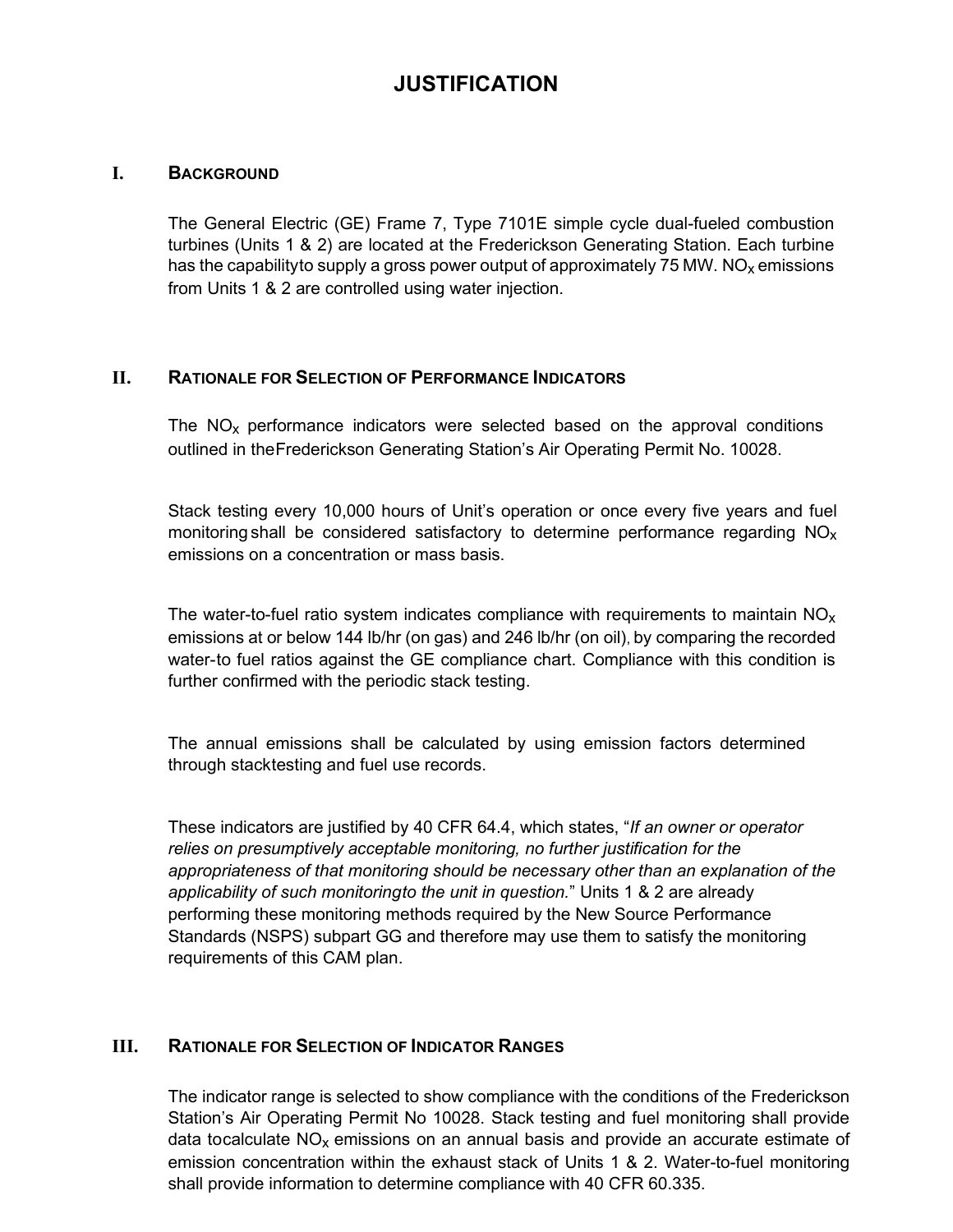# **TEST AND IMPLEMENTATION PLAN**

#### **I. TEST PLAN**

 $NO<sub>x</sub>$  emissions from Units 1 & 2 shall be measured every 10,000 hours of Units 1 & 2 operation.Emission testing shall be done at the most frequent load level and shall follow 40 CFR Part 60 Subpart A, Appendix A Method 20 or 7E and the relevant parts of 40 CFR 60.335.

On a semi-annually basis, PSE shall submit to PSCAA the required AOP monitoring reports forthe preceding 6 months in written (or electronic if permitted by PSCAA) form to PSCAA within30-days of the end of each six-month period (unless a different testing and reporting schedule has been approved by PSCAA).

In the case of an exceedance, the report shall document the month of the exceedance occurred, theendurance and magnitude of the exceedance, the probable cause of the occurrence, correction actions taken or planned, and the name of any other agency contacted.

PSCAA shall be notified as soon as possible and in no case later than twelve hours after a breakdown, upset, startup or shutdown conditions occurs which results in or may have resulted in:

a) exceedance of an emission or ambient standard; b) a potential threat to human health or safety.

#### **II. IMPLEMENTATION PLAN**

No implementation plan is necessary for stack testing and water-to-fuel ratio monitoring, because these monitoring techniques are already in operation for Units 1 & 2.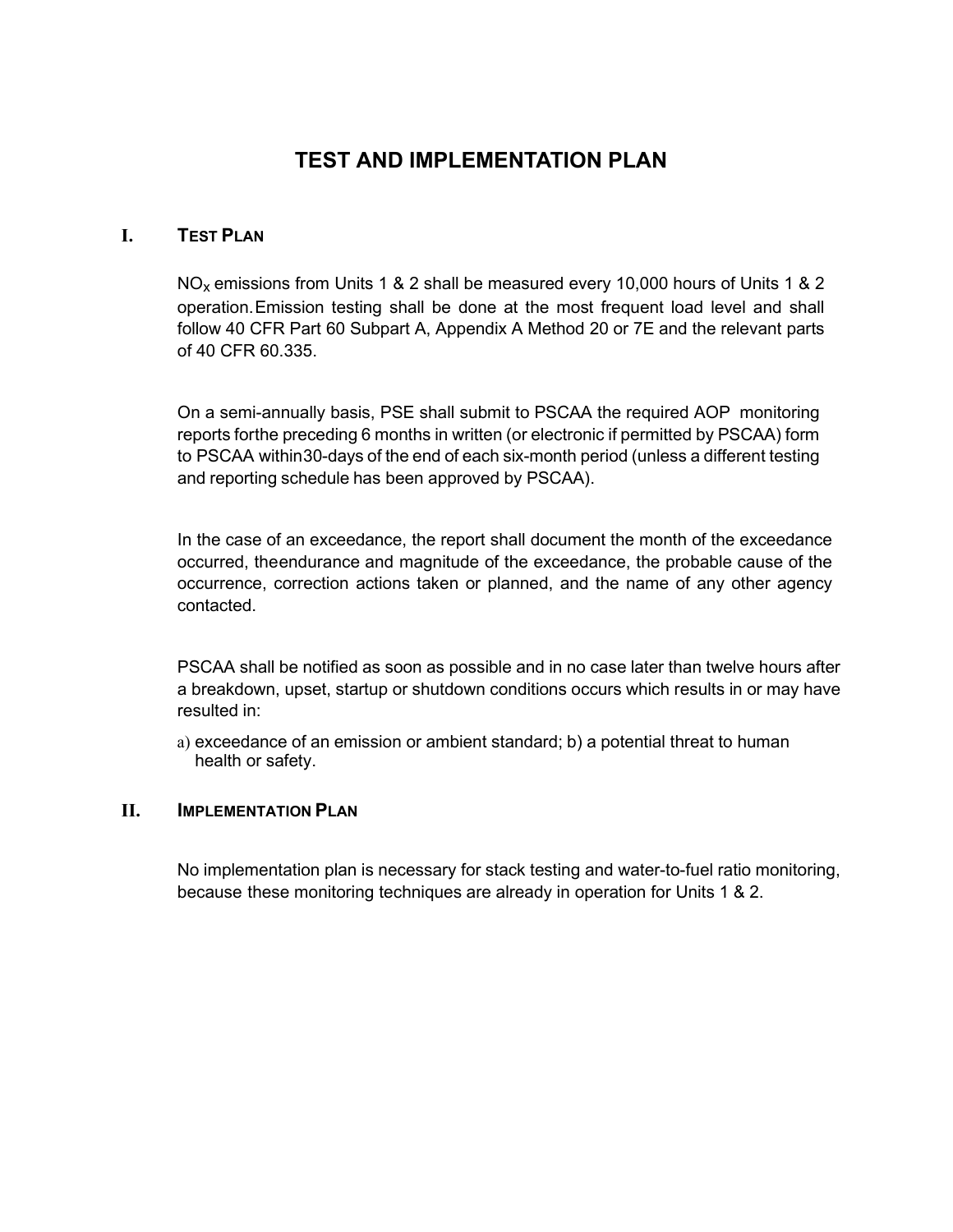# Compliance Chart for Gaseous Fuel Unit 1



10/23/2002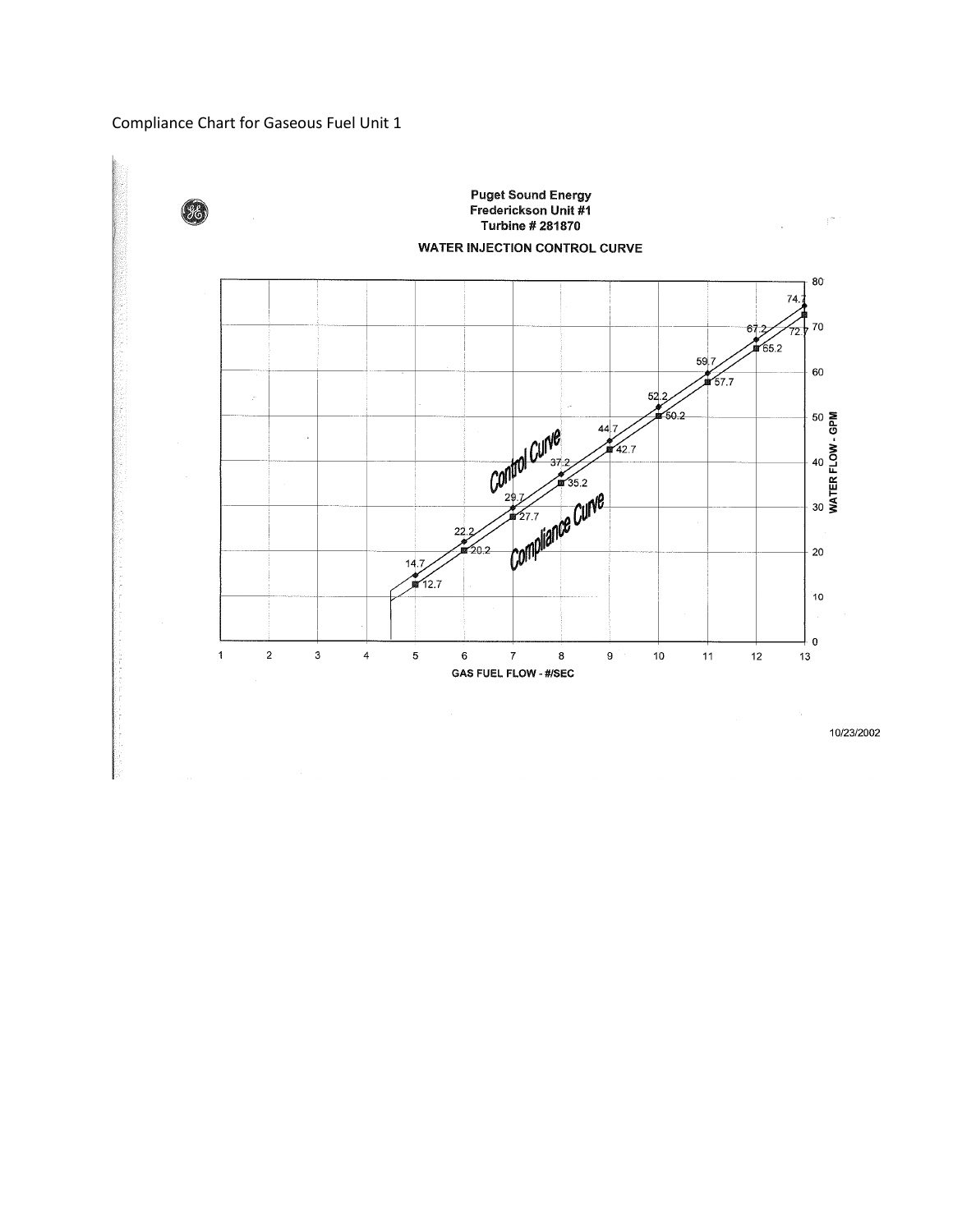

# **Puget Sound Energy<br>Frederickson Unit #2** Turbine # 281871 **WATER INJECTION CONTROL CURVE**



10/23/2002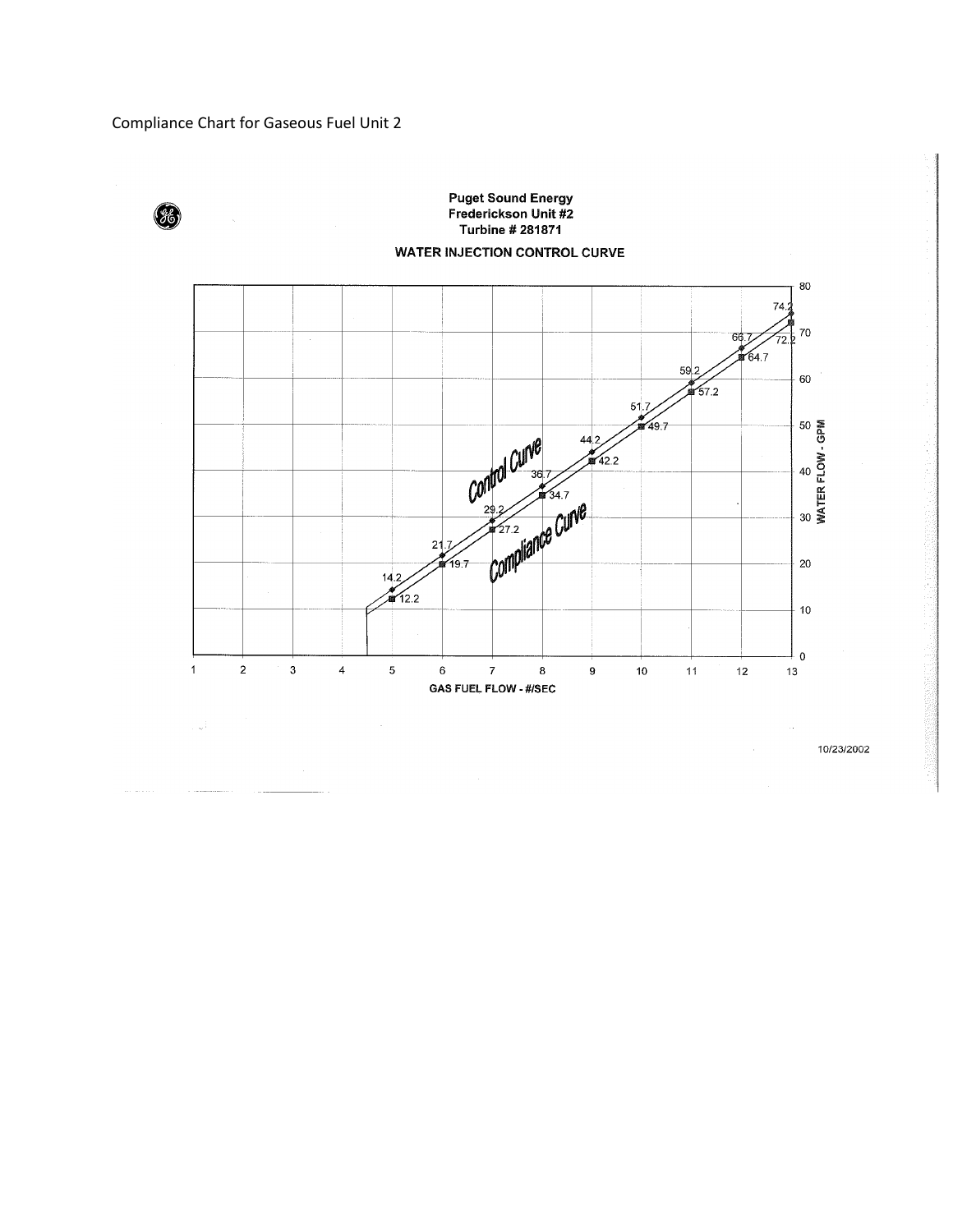

 $\sim$   $^7$ 10/23/2002  $\bar{z}$